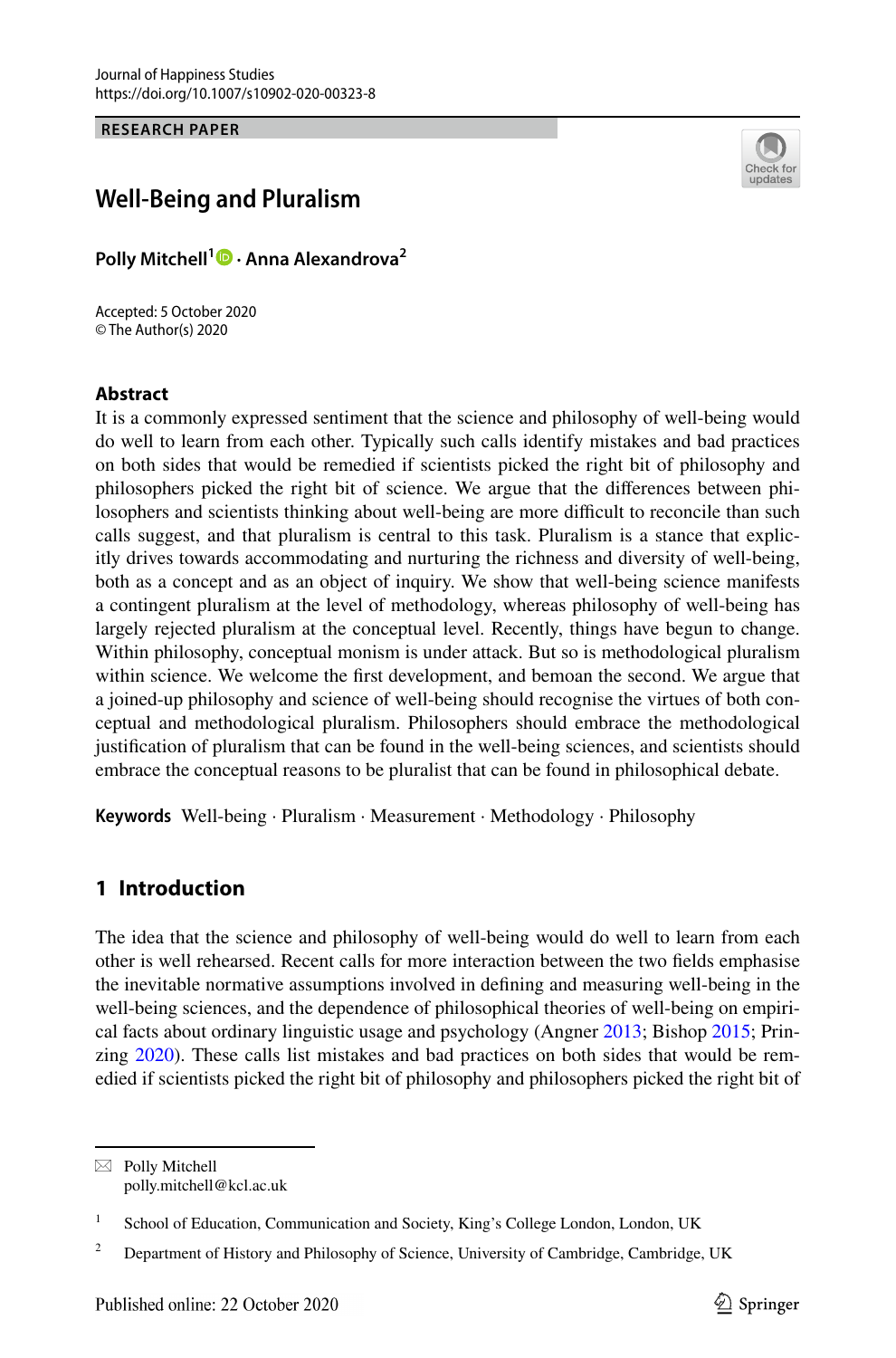science. Although welcome, this does not get to the heart of the issue, because the diferences between philosophers and scientists thinking about well-being run deeper.

In this paper, we argue that a genuinely joined-up philosophy and science of well-being needs to embrace pluralism. Tendencies towards conceptual and methodological monism in well-being scholarship, which are clearly visible in the rising prominence and application of the construct of life-satisfaction, are, we argue, worrying and misguided. Our concerns are not merely academic—constructs and measures of well-being are increasingly used as decision-making tools in healthcare and public policy, and the consequences of using tools which fail to take seriously the conceptual complexity and epistemic uncertainty of well-being and its measurement have the potential to be widespread and grave.

Section [2](#page-1-0) illustrates monism, first in science and then in philosophy. Contemporary well-being sciences adopt many diferent and often conficting ways of defning and measuring well-being and in this sense manifest methodological pluralism. However, the landscape is changing. Within science, certain approaches to well-being, most notably life satisfaction, are starting to dominate the feld. The enticing practical appeal of such approaches—which produce easy to work with quantitative data—threatens the prevailing, but fragile, pluralism. Philosophers of well-being, on the other hand, have tended to adopt a principled, anti-pluralistic stance in a search for the one true theory or defnition of wellbeing. This monism in philosophy is, however, under attack, with defences of conceptually pluralist theories of well-being ofered in its place.

We welcome the second development but condemn the first. Section [3](#page-7-0) formulates distinct versions of pluralism as they would look given the aims of science and of philosophy respectively. Monistic approaches are tempting for their simplicity and usability, but their prevalence will ultimately undermine the goals of well-being sciences. We argue that this feld would do well to preserve and to nurture a pluralist outlook. There are also good conceptual reasons for philosophers of well-being to adopt a pluralist stance. Section [4](#page-16-0) defends each version of pluralism by showing that pressures towards monism harm epistemic goals in both science and philosophy. A joined-up philosophy and science of well-being should recognise the virtues of both methodological and conceptual pluralism. Philosophers should embrace the methodological justifcation of pluralism that can be found in wellbeing science, and scientists should embrace the conceptual reasons to be pluralist that can be found in philosophy.

## <span id="page-1-0"></span>**2 Monism Today**

We use the term 'monism' to pick out ideas that reject one or another aspect of pluralism. In this section we show these ideas at work in empirical well-being research and then in philosophy.

## <span id="page-1-1"></span>**2.1 Monism in Science: A Fragile Pluralism Under Pressure**

The empirical science of well-being is an interdisciplinary and multilevel feld, spanning psychology, economics, sociology, geography and anthropology. So contemporary methods and approaches to well-being refect the diversity of disciplines in social sciences. Its methods include experiments, surveys, ethnographies, interviews, and statistical analysis. This diversity is also visible in the many diferent defnitions of well-being diferent researchers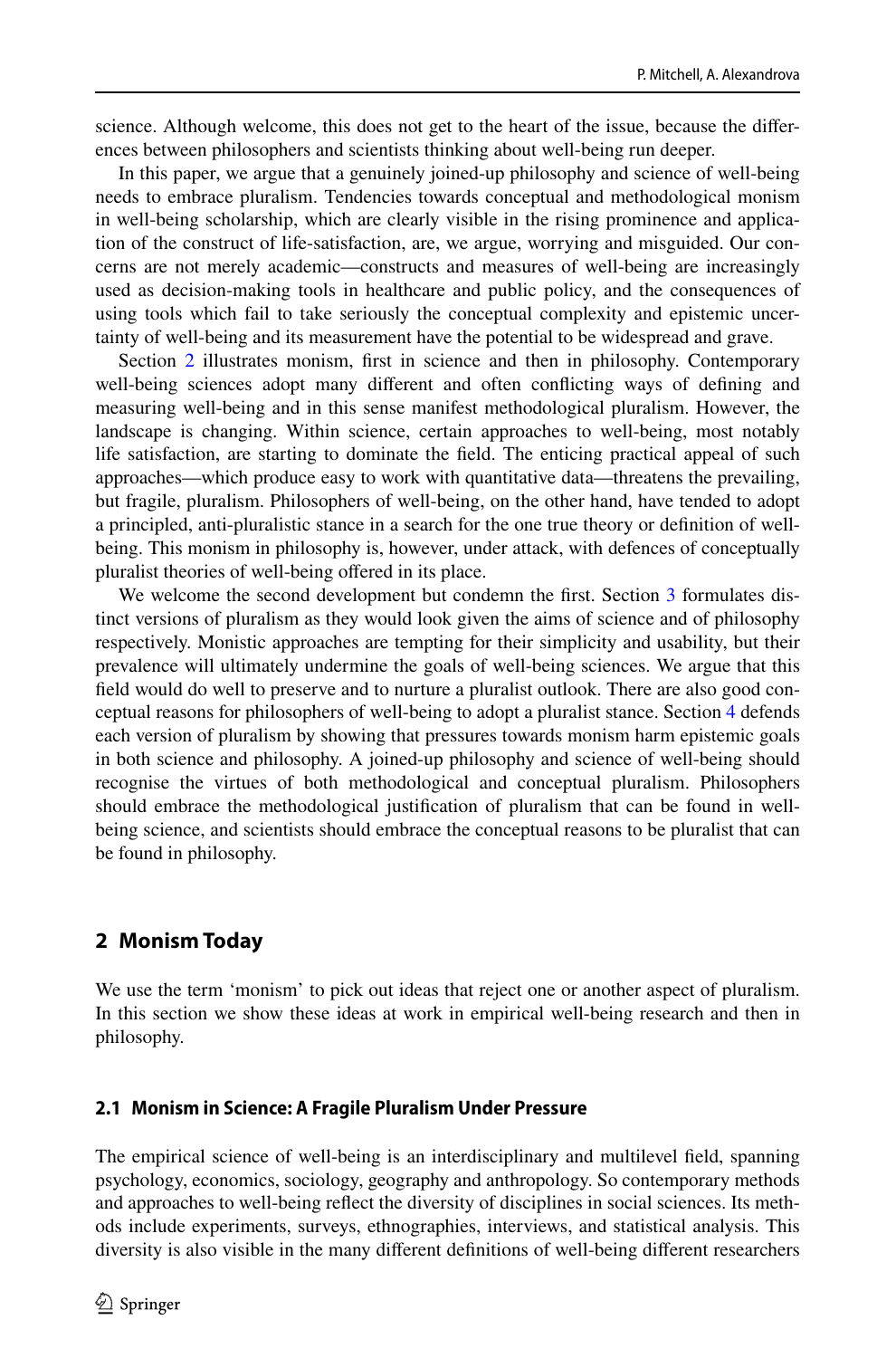| Definition              | Measure                                                                                                                                                                                                                                                                                                                    |
|-------------------------|----------------------------------------------------------------------------------------------------------------------------------------------------------------------------------------------------------------------------------------------------------------------------------------------------------------------------|
| Happiness               | Experience sampling, U-index, positive and negative affect scale, Spane, subjective<br>happiness scale, affect intensity measures                                                                                                                                                                                          |
| Life satisfaction       | Satisfaction with life scale, Cantril ladder, domain satisfaction                                                                                                                                                                                                                                                          |
| Flourishing             | PERMA, psychological well-being index, flourishing scale, Warwick and Edin-<br>burgh mental wellbeing scale                                                                                                                                                                                                                |
| Preference satisfaction | GDP, GNP, household income and consumption, stated satisfaction surveys                                                                                                                                                                                                                                                    |
| Quality of life         | Human development index (capabilities), UK's office of national statistics measure<br>of national well-being, Legatum prosperity index, social progress index, OECD<br>better life index, Nottingham health profile, sickness impact profile, world health<br>organization quality of life, health-related quality of life |

<span id="page-2-0"></span>**Table 1** Defnitions and measures of well-being in current social and medical sciences

This table is an abbreviated version. For a full version, references, and explanation of each row see Alexandrova [2017](#page-20-3)

adopt and diferent measures that they devise to capture these defnitions. Table [1](#page-2-0) summarises what we see as the main traditions:

As the table suggests, there is no single agreed way to defne or measure well-being. Depending on the project and the disciplinary background of researchers, diferent metrics will be adopted. This diversity is amplifed when we consider qualitative approaches to well-being practiced by anthropologists, some sociologists, journalists, and more generally writers of non-fction narratives (Camfeld et al. [2009;](#page-20-2) Steinberg [2015](#page-22-0)). These scholars do not typically bring a specifc construct of well-being to their projects but instead they reconstruct it in conversation with their subjects. Using participant observation and extended interviews they unearth the local, culturally specifc, and even individual categories that characterise good life for people they study. In recognition of these 'manifest' well-being constructs, we might add an extra row to Table [1](#page-2-0):

The above discussion attributes to the science of well-being a diversity that we shall dub 'methodological pluralism'. Such a pluralism is refected in the large choice of measures and defnitions summarized in the Tables [1](#page-2-0) and [2](#page-2-1). We use the wider adjective 'methodological' to emphasise the fact that adoption of a particular defnition of well-being often brings a distinctive methodology, as, for instance, the adoption of a hedonist defnition creates the expectation of quantitative measurement of psychological states. In attributing methodological pluralism to science we do not mean to suggest that scientists actually consciously and intentionally endorse this state of afairs. In fact individual scientists typically specialise in a single approach to well-being and sometimes even deny the value of the alternatives. Rather methodological pluralism is a macro-property of the feld as a whole, stemming from its diverse disciplinary roots. But this pluralism is fragile and under pressure.

Methodological pluralism is fragile in that it demands a lot from inquirers and there is an increasing pressure to scrap it. It demands in particular that researchers thoughtfully and consciously identify with a specifc tradition and maintain awareness of other traditions

| Definition          | Measure                                           |  |
|---------------------|---------------------------------------------------|--|
| Manifest well-being | Conversation, participant observation, interviews |  |

<span id="page-2-1"></span>**Table 2** An additional row to Table [1](#page-2-0)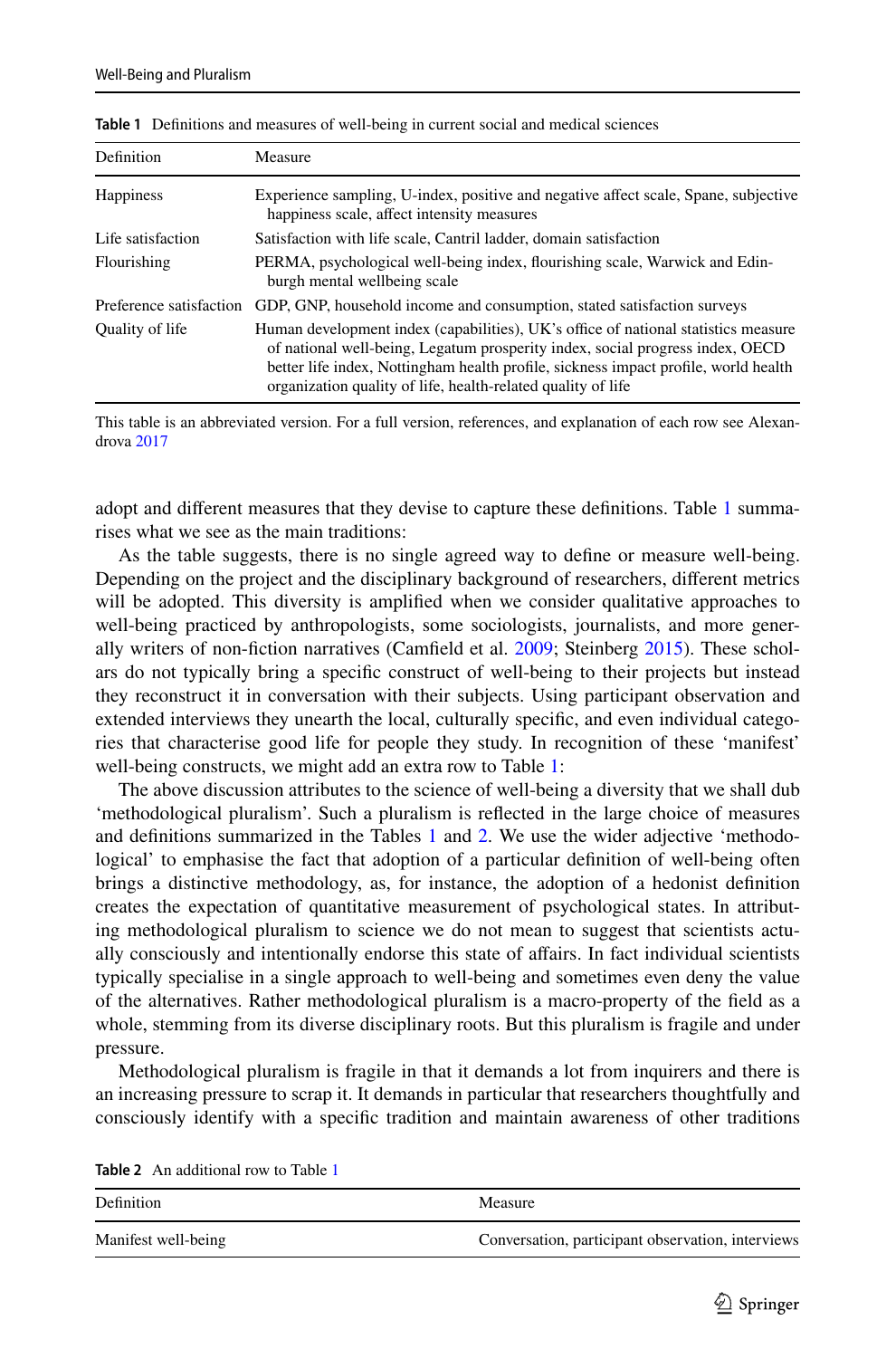they could be working in. This explicitly philosophical task does not come easily to scientists. So losing some of this diversity would undoubtedly make their work simpler. Indeed, there are powerful pressures from outside and from within science, which push scientists to seek greater unity.

Pressures towards monism can be identifed at three levels: a pressure towards a single construct, a pressure towards a single measure of this construct, and fnally a pressure towards a commonly pursued method.

Why should all researchers adopt the same construct of well-being? On the face of it, it makes little sense to insist that one construct of well-being is superior to all others. After all, happiness is one thing (an emotional state), broader quality of life is quite another, and claiming that the construct of happiness is superior to that of quality of life seems to commit a simple category mistake: they are distinct phenomena, each worthy of attention. Nevertheless, one construct enjoys far greater popularity and uptake, than others: life satisfaction. Life satisfaction is an attitude towards one's life as a whole and it summarises and aggregates attitudes about diferent spheres of life. In this way it lets people defne their well-being however they prefer, incorporating whatever considerations they think are relevant.<sup>1</sup> When attempting to justify this construct, researchers appeal to its simplicity and democratic nature (Diener et al. [2009,](#page-21-1) p. 47; Layard [2012;](#page-21-2) Clark et al. [2018,](#page-21-3) p. 4). Life satisfaction is also psychologically accessible: when people are asked how satisfed they are with their life as a whole they have no trouble answering this question (Frijters et al. [2019](#page-21-4)).

There is considerable debate about the validity of life satisfaction. Critics challenge its psychological, normative and psychometric presuppositions—life satisfaction assumes that people are able to aggregate a great deal of information about their lives, that this aggregation refects their well-being rather than their culture, and that the data show appropriate psychometric properties.<sup>2</sup> Despite the long history of these criticisms, life satisfaction has shown remarkable tenacity. In our view, this is due to the practical advantages of the approach. Life satisfaction is often represented just by one statement such as 'I am satisfed with my life as a whole' which respondents are invited to agree or disagree using a standard Likert scale. This single item appears alongside many other questions in big surveys such as the Gallup World Poll, the World Happiness Report, WHO's Health for All, and many other national and international datasets. Compared to other much longer questionnaires, these indicators are simply too good to pass up from the point of view of busy researchers pressed for time and resources. They are straightforward to implement, and generate interesting data that can be published and publicised beyond academia. Moreover, they are widely used, creating opportunities for cross study comparison and data linkage. In any case, none of the intellectual objections raised against these indicators have been able to dislodge them from their dominant status.

The strengths and popularity of life satisfaction indicators enable a more deliberate well-being monism. If there is a simple unidimensional measure of well-being, then it is possible to build a whole science around it—a science of the causes and consequences of this quantity. This is the idea behind a common approach to happiness economics. On its standard defnition expressed by Carol Graham in the infuential New Palgrave Dictionary

<span id="page-3-0"></span><sup>&</sup>lt;sup>1</sup> This is also the justification given by defenders of life satisfaction in philosophy (Tiberius and Plakias [2010\)](#page-22-1), though these commentators do not insist that life satisfaction is uniquely superior to all other constructs.

<span id="page-3-1"></span> $2$  For psychological and normative critique see Haybron [2008;](#page-21-5) for ongoing worries about psychometric validity see Deaton and Stone [2016](#page-21-6) and replies.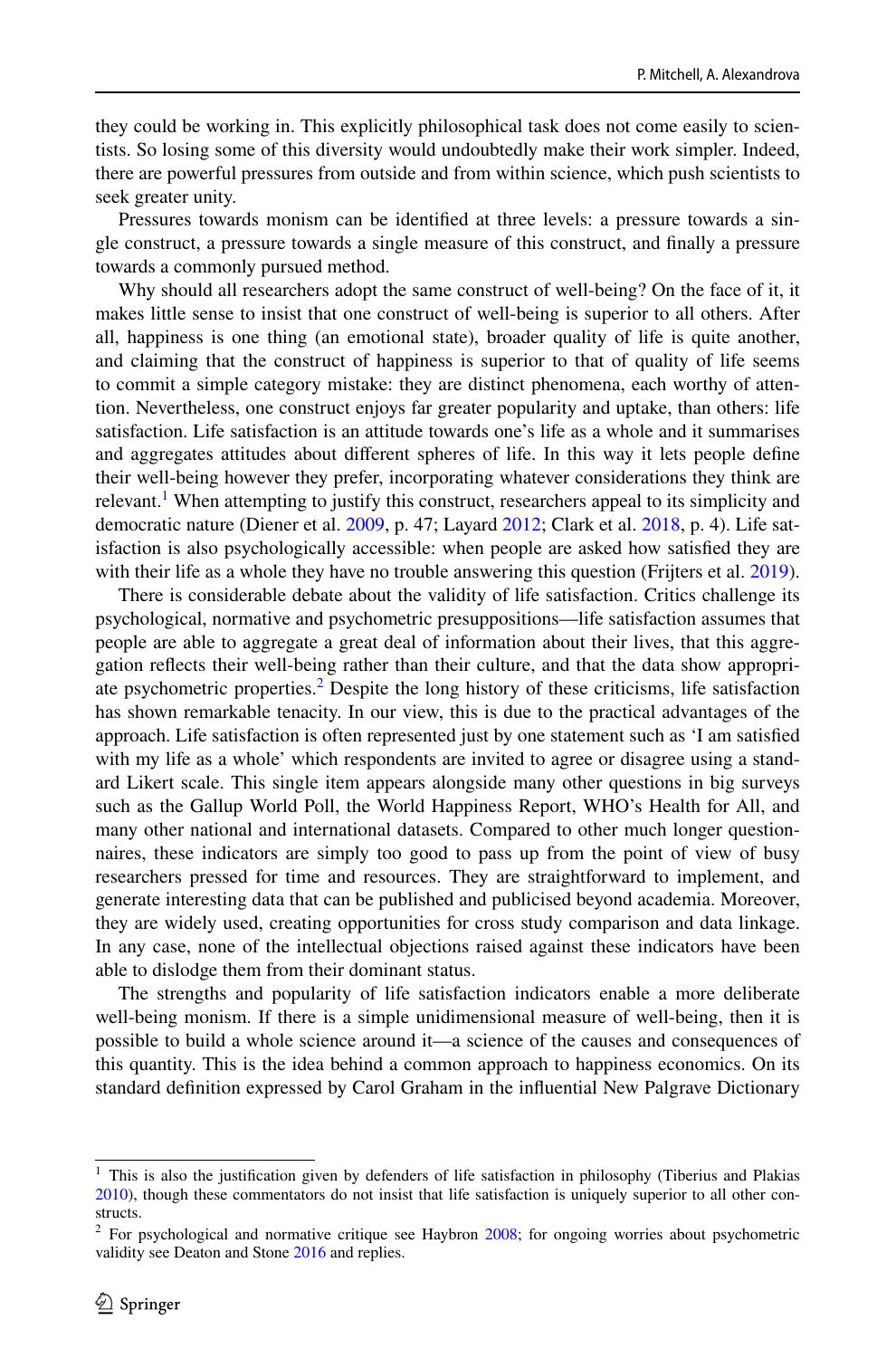of Economics, the goal of this feld is to estimate an equation where subjective well-being is a quantity on the left-hand side and the vector of its causes are on the right-hand side:

Micro-econometric happiness equations have the standard form:  $W_{ii} = \alpha + \beta x_{ii} + \varepsilon_{ii}$ , where W is the reported well-being of individual  $i$  at time  $t$ , and  $X$  is a vector of known variables including socio-demographic and socioeconomic characteristics. Unobserved characteristics and measurement errors are captured in the error term. (Graham [2008](#page-21-7)).

 This vision of the science of well-being fts well with life satisfaction indicators. Although nothing in this picture logically implies that W needs to be life satisfaction rather than some other indicator of well-being, the left-hand side requires a single quantity and, apart from GDP—which the science of well-being is trying to unseat—life satisfaction is the only practical game in town.

Graham's vision has been taken up by numerous psychologists and economists. *The Origins of Happiness*—a recent book authored by a team of economists who represent the Wellbeing Programme of the LSE's Centre for Economic Performance—is a case in point (Clark et al. [2018\)](#page-21-3). The authors defend a single, purely quantitative methodology, using data from various national and international panel datasets to make fairly precise inferences (and even causal inferences) about how much a given set of social, demographic, and economic circumstances boosts or impedes life satisfaction. Clark et al. carefully compile tables of coefficients designed to demonstrate, to the extent that the evidence permits, the causal strength of each factor that personal choices or policy can control. These coefficients become the evidence base for decisions big and small. Recently, this framework was used to evaluate the costs and benefts of releasing the Covid-19 'lockdown' in the UK (Layard et al. [2020\)](#page-21-8).

We present this vision as an example of a monistic trend because there is an ambition to find a single quantitative function (perhaps with coefficients adjusted to different conditions, but still one functional form) that represents the causal structure of well-being to be estimated using statistical and experimental data. This trend is motivated, though rarely explicitly, by a vision of a neat and internally consistent scientifc paradigm in which all scientists work to further a single overarching goal using an agreed set of constructs and measures. In addition to this vision, monism has strong pragmatic dimensions. It endeavours to work with whatever is available and in whatever way that makes it easier to communicate to policy makers and other audiences. This monism seeks practicality, coherence, maximal coordination between different research projects with an eye on policy relevance.<sup>[3](#page-4-0)</sup> This is in contrast, as we shall see, to philosophical monism, which is more explicitly motivated by conceptual tidiness.

### <span id="page-4-1"></span>**2.2 Monism in Philosophy**

The study of well-being in philosophy looks diferent from the sciences. Rather than studying determinants of well-being in particular social contexts, philosophers seek a defnition of well-being that picks out all and only instances thereof. Well-being, in philosophy, is

<span id="page-4-0"></span><sup>3</sup> At a recent OECD conference on well-being, Richard Layard made the strong claim that: "Unless you've got a single concept against which you're judging everything, you can't claim to have a coherent set of policies" (Layard [2019\)](#page-21-9). In this paper we will contest the idea that coherence requires monism—rather, we suggest, conceptual coherence points towards well-being pluralism.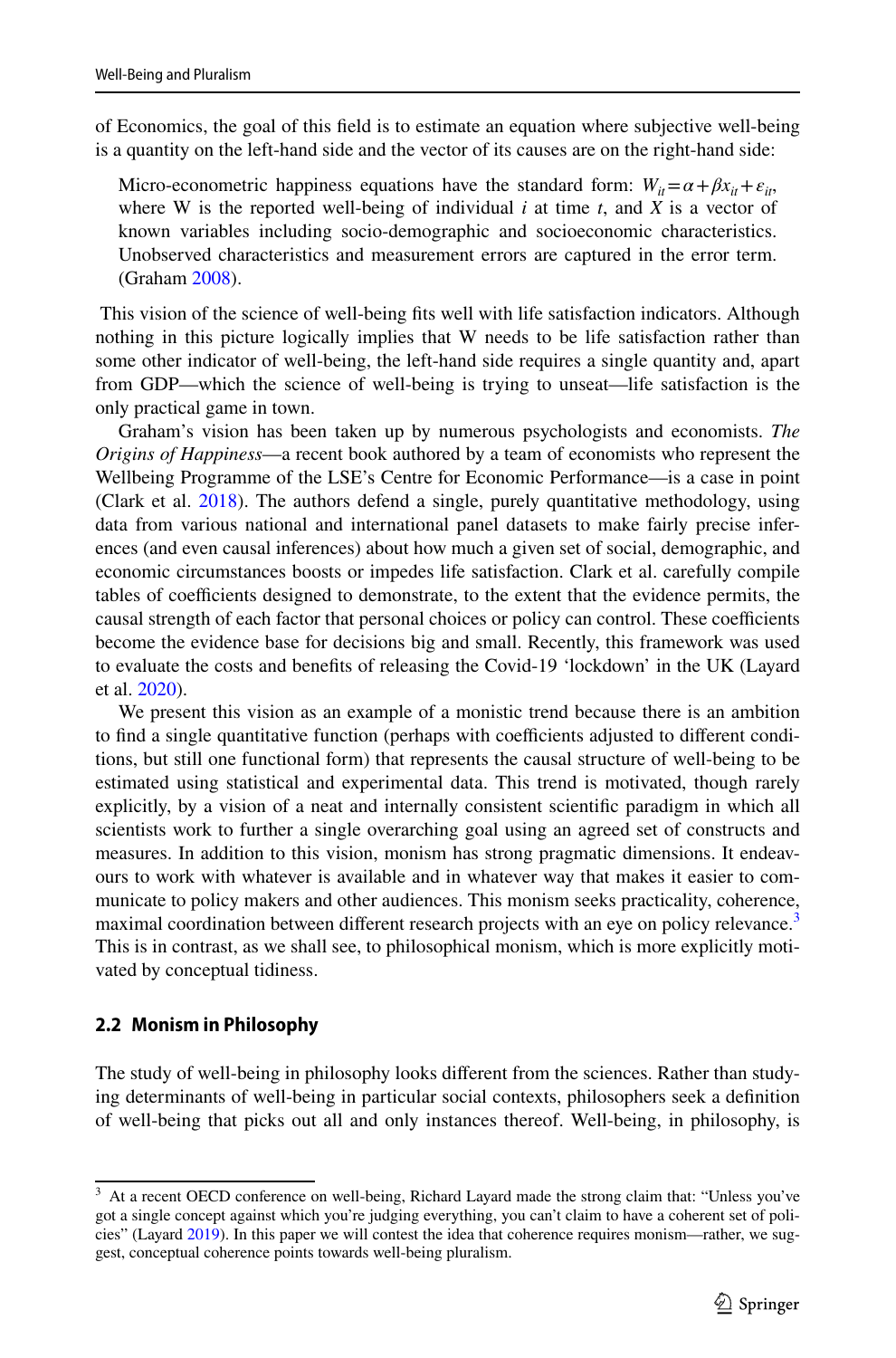typically a general, all-things-considered assessment of how things are going for a person. There are some notable exceptions to this tendency—philosophers who recognise that well-being can be considered from diferent perspectives, from which diferent assessments might be appropriately made (Griffin [1988](#page-21-10); Scanlon [1998](#page-22-2); Kagan [1994;](#page-21-11) Tiberius [2011](#page-22-3)). But the prevailing orthodoxy in philosophy is to fnd the essence of well-being, and so to give a single, general answer to the question 'What is well-being?'.

Of course, diferent philosophers give diferent answers to this question, with diferent theories grounding well-being in diferent properties: pleasurable afect, fulfllment of desires, or partaking in core human activities.<sup>4</sup> But all these answers are monist in a central sense: they take 'well-being' to pick out some unique, determinate and identifable property or state of people or of the world, which remains constant across all contexts. This entails that when we correctly identify well-being, we are always picking out the same thing. Typically well-being is taken to be what is good for a person all things considered, taking into account life as a whole. Some philosophical accounts are monist in a further sense, insofar as the state of well-being is always realised in much the same way or by much the same properties or attitudes (Feldman [2002](#page-21-12)). Others allow that well-being can be realised in a number of diferent ways: the specifc things which make it such that someone has high levels of well-being difer from person to person, context to context (Fletcher [2013\)](#page-21-13). Such accounts nonetheless take it that the thing that is picked out by the concept of well-being remains constant across people and contexts, even if the particulars which constitute it do not.

We propose to characterise well-being monism in philosophy with three commitments:

- (1) There is an essence of well-being;
- (2) The concept of well-being is clear and circumscribed;
- (3) Any theory of well-being must be general.

These commitments are not often explicitly acknowledged by philosophers who develop and hold monist theories of well-being but, we maintain, they nonetheless underpin most contemporary accounts. The three commitments are inter-related and should not be thought to be totally distinct from one another: the reasons for accepting one may also turn out to be reasons for accepting the others. We explore each in turn.

The frst commitment is essentialism, which takes well-being to be a singular, identifable and characterisable state or process that is out there in people or in the world to be identifed and described. Essentialism implies that well-being always picks out the same thing at a sufficiently high level of abstraction. We can thus, in theory at least, identify an essence that characterises all and only instances of well-being, and so provide a clear defnition of well-being which applies exhaustively across all contexts. Such an essentialism is likely grounded in a more general conceptual essentialism: the view that concepts (or at least some concepts) pick out a particular characteristic or set of characteristics which objects or states of afairs can have or fail to have (Wilson [2006](#page-22-4)). Concepts, on this view, are largely constant across time, and have a fxed and relatively determinate scope, meaning that applying concepts involves apprehending the concept and the objects under consideration, and determining whether the objects satisfy its requirements.

<span id="page-5-0"></span><sup>&</sup>lt;sup>4</sup> See Crisp [2017](#page-21-14) for an up-to-date overview of the key theories and references.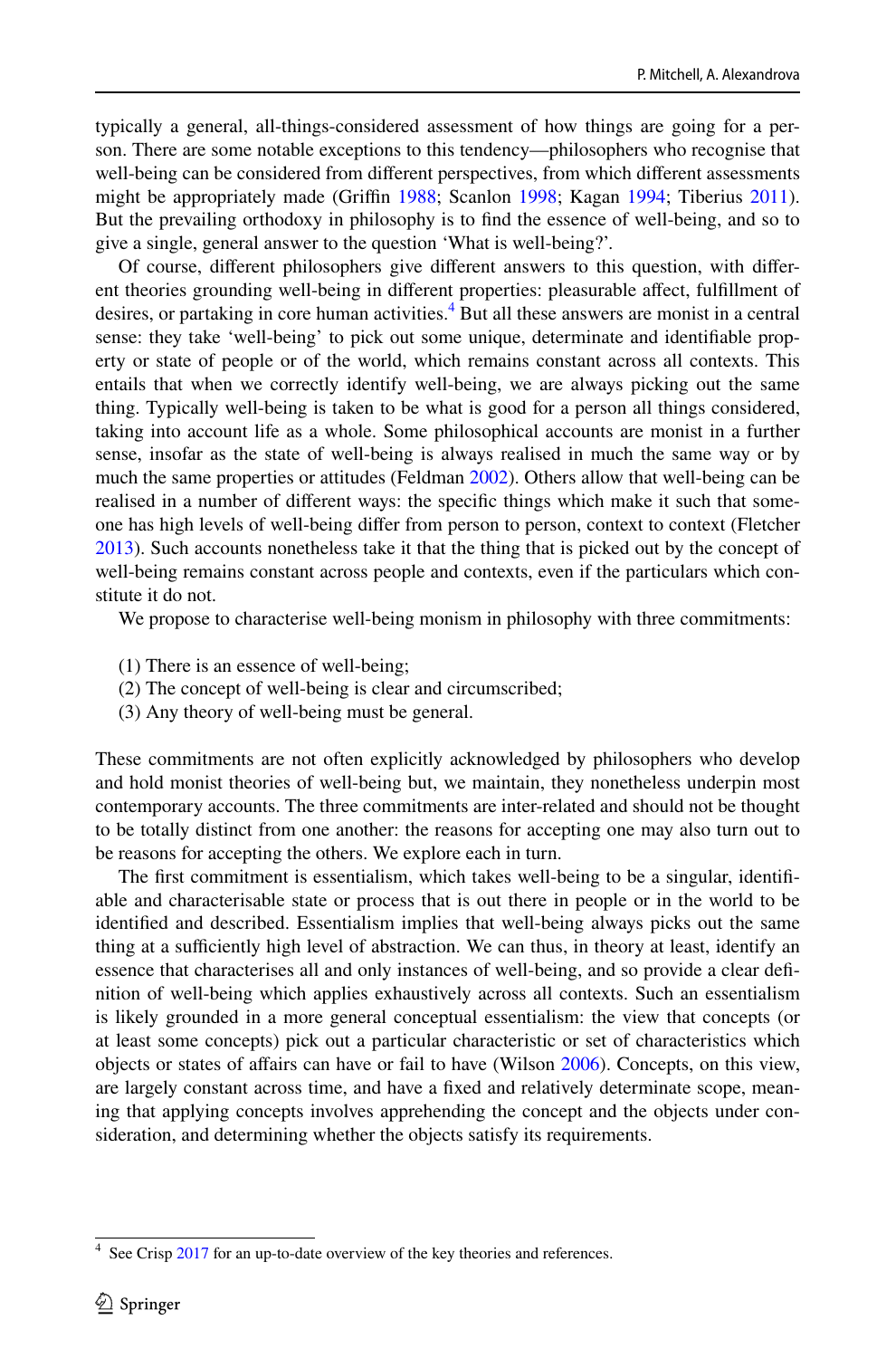Secondly, well-being monists have strong circumscriptionist intuitions. This means that they will challenge any instance of usage of 'well-being' and related locutions which diverges from the sense familiar to philosophers (Alexandrova [2017;](#page-20-3) Mitchell [2018](#page-21-15)). The philosophical defnitions of well-being described in this section clearly do not exhaust the ways in which 'well-being' is invoked in ordinary and technical language. Pace hedonists, 'well-being' is sometimes—often, even—ascribed on the basis of things other than pleasure or positive subjective psychological states, and sometimes denied despite the presence thereof. Philosophers who assert monist theories of well-being thus police the boundaries of the concept of well-being, circumscribing the 'correct' concept and ruling out alternative usage. Whenever there are challenges to the defnition of well-being, or instances of well-being are implied or suggested which do not ft into a given defnition, monist philosophers of well-being will endeavour explain why they in fact fail to pick out well-being, and perhaps instead pick out related or similar concepts (Hawkins [2019](#page-21-16)). This boundary policing will require an error theory to explain why language users may be mistaken about the meaning and reference of 'well-being.' Circumscriptionist intuitions are clearly closely related to the essentialism of monist theories: it is because well-being always picks out some unique property or state that alternative characterisations of well-being, which appear to pick out diferent properties, must be precluded. Essentialism will not brook much variety in the conceptual diversity of well-being.

Thirdly, monist philosophers of well-being are committed to the generality of their theories. This captures the idea that, rather than just considering some aspect or area of life, any theory of well-being must be formulated at a maximally general level. Diferent people leading radically diferent lives may be pursuing legitimately diferent visions of well-being but a single general theory identifes the key features of it. This preference for generality is, perhaps, more a matter of plausibility than a deep requirement of monism: if well-being picks out a single unique and characterisable property of things, it would be peculiar and highly improbable for it only to relate to some specifc area of or time in people's lives—for well-being to be an assessment of people's physical health, or an assessment which occurs in childhood or at the end of life. For one thing, the less general the monist definition of well-being, the more difficult it will be to come up with a convincing error theory about mistaken ascriptions of well-being.

### **2.3 Theoretical Friction**

We have argued that there are monistic ideals in both science and philosophy. In science, monism seeks a single construct and a single measure of well-being, aiming to estimate a single well-being function to which all research should contribute. In philosophy, monism means a pursuit of a single general concept and theory of well-being. There are obviously important diferences between these stances. Much research in the well-being sciences does not purport to have found the single, correct concept and theory of well-being. Incentives in sciences are diferent from philosophy and scientists spend less time insisting on the correctness of their paradigm over all overs and more time on putting it to work. When scientists show a measure of well-being to be valid, this does not automatically invalidate other measures. Monism in philosophy, on the other hand, is the orthodoxy to which there are a few challenges (as we shall see shortly) and the modus operandi is more explicitly confrontational: defending your own concept and theory of well-being means attacking others. Monism in science is motivated by practical considerations of gaining as much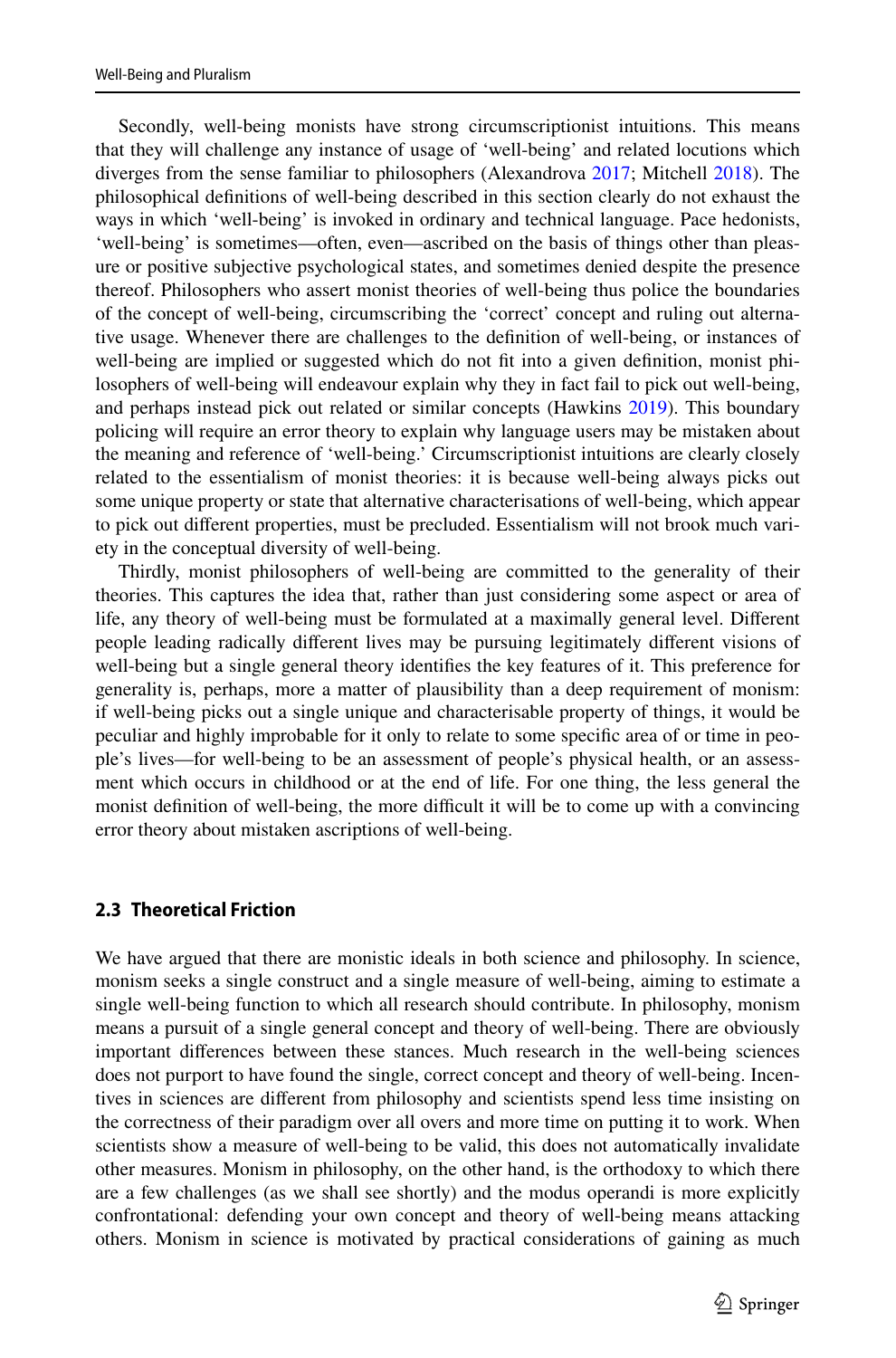public infuence for this research and simplifcations as are worth the cost. Monism in philosophy is grounded in conceptual commitments and the desire for neatness and clarity.

The diferences between the science and philosophy of well-being suggest some complications in the two felds using each others' fndings to enrich their own work. To some extent it is possible to map constructs of well-being between philosophy and science: hedonic, eudaimonistic, and objective well-being constructs, for instance, can be found in both domains. But for monistic philosophers to justify their monistic theoretical claims using evidence from the well-being sciences risks overplaying the generalisability of such fndings. For while evidence about the validity and nature of a hedonic well-being construct may lend support to a hedonic theory of well-being, it does not lend support to a *circumscribed, general, essentialist* hedonic theory of well-being. That is, it does not show that hedonic well-being is the single true theory of well-being, because the well-being sciences have produced a variety of validated, non-hedonic well-being constructs and measures. There is, perhaps, more scope for well-being scientists to use philosophical theories of well-being to underpin and justify their defnitions and measures of well-being. However, if well-being scientists wish to maintain a broadly pluralist outlook about the conception and measurement of well-being—that is, if they see their measures and constructs as just a part of a bigger, pluralistic picture—they cannot use philosophical theories in their intended, monistic form. Of course the moves towards monism in well-being science open up the possibility of a more straightforward marriage of the science and philosophy of well-being. But the grounds for this depend on the justifability of well-being monism, and of course the justifability of the particular, monistic conception of well-being in question. Life satisfaction is not the preferred defnition of well-being for most philosophers.

Well-being pluralism offers a means to reduce the theoretical friction between the science and philosophy of well-being. In the next section, we set out a positive vision of wellbeing pluralism in science and in philosophy, and suggest that there is reason to reject monism and accept pluralism in both domains. The ideal of pluralism will look diferent for sciences and for philosophy—we highlight methodological reasons for the well-being sciences to adopt a pluralistic outlook and conceptual reasons for the philosophy of wellbeing to do the same. In Sect. [4](#page-16-0), however, we go on to argue that both spheres have a lot to learn from one another's reasons for pluralism.

## <span id="page-7-0"></span>**3 Pluralism**

Pluralism is a stance that endorses the coexistence of two or more entities or processes, and denies that they can be reduced to one another or to some third entity or process. Wellbeing pluralism is, broadly, the idea that well-being is in some sense plural, and irreducibly so. To make this idea more informative we articulate what pluralism might look like, frst, in the well-being sciences and, second, in philosophy. In both cases we suggest there are good reasons to endorse a form of well-being pluralism.

## **3.1 Pluralism in Science**

The idea that science can beneft from pluralism of methods, theories, or paradigms became commonplace in philosophy of science with the demise of ideals associated with logical positivism, most notably the unity of science. This ideal presumed that all worthwhile scientifc theories will eventually be reduced to the fundamental physics and that all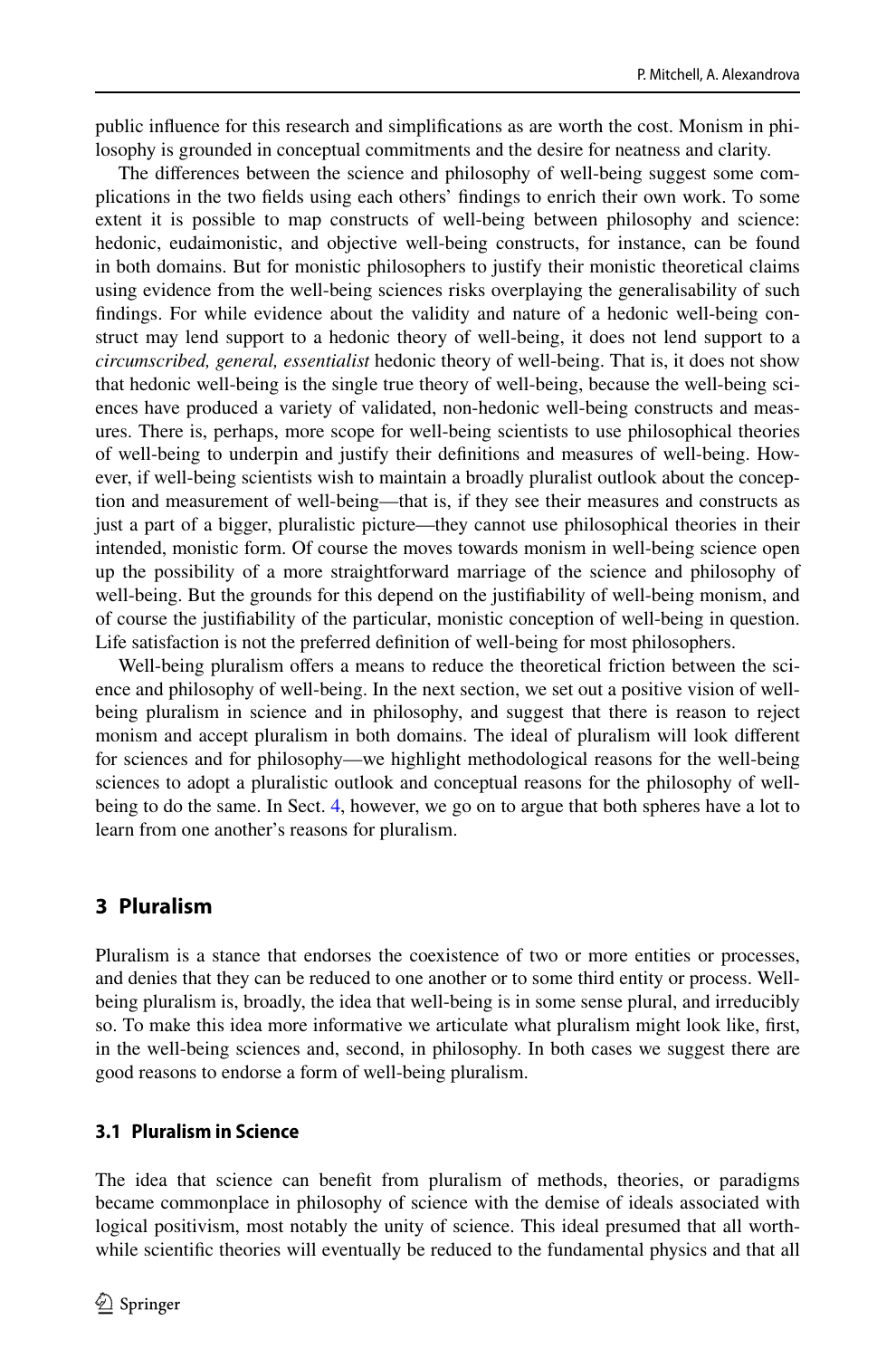worthwhile scientifc activities can be inscribed in a single universal method. These plans came under pressure when philosophers and historians of science showed a diversity in how scientists conceive of and practice their inquiry (Crombie [1995\)](#page-21-17). Some went as far as arguing that theories with radically diferent ontologies co-exist with no prospect of unifcation (Dupré [1993;](#page-21-18) Cartwright [1999\)](#page-20-4). On the tamer side, social epistemologists suggested that a community which pursues several approaches at once is better at generating healthy criticism and hence it is safer to maintain diverse scientifc traditions in case the true one escapes us (Longino [1990\)](#page-21-19).

'The pluralist stance' in science rejects 'scientifc monism'—that is, a search for a unifed and complete account of the natural world using a single method of inquiry—and embraces ineliminable multiplicity of methods and theories, even if this comes at the expense of order and consistency (Kellert et al. [2006](#page-21-20)). Advocates of pluralism insist that the fact of plurality in science (a descriptive claim) motivates the attitude of respect for it (a normative claim). Recent defenders of scientifc pluralism take the stance further and argue not only that multiplicity of theories and methods should be respected and monistic ideals abandoned; but moreover that we should foster and nurture a plurality of 'systems of practices' across sciences, actively encouraging parallel development of diferent scientifc cultures, rather than merely allowing them to co-exist (Chang [2012\)](#page-20-5).

In Sect. [2.1](#page-1-1) we saw that the current landscape in the sciences of well-being is characterised by fragile pluralism with pressures towards monism. Are there reasons, motivated by these ideas from philosophy of science, to buttress this fragile pluralism and to resist the pressures for monism? Yes, we argue, frst for measurement and second for methodology.

#### **3.1.1 Measurement pluralism**

Tables [1](#page-2-0) and [2](#page-2-1) illustrate the most visible pluralistic aspect of existing research. Researchers interested in keeping track of well-being face a wide array of choices. The frst choice is to settle on the relevant construct. As a concept and as a locution, 'well-being' does not force on us any one particular option in the frst column. We defend this idea more fully in Sect. [3.2](#page-11-0) where we discuss conceptual pluralism, but for now let us work with the simple and uncontroversial idea that the sheer number of constructs of well-being shows that the feld implicitly recognises legitimate diversity in defnitions of well-being. This is in keeping with measurement in social sciences in general: the concepts of interest are often vague and fuzzy and yet the social scientists cannot, on pain of irrelevance, replace these concepts with well-behaved technical terms (Chang and Cartwright [2013\)](#page-21-21). If so, care must be taken when any specifc sense of well-being is used as a construct in a scientifc project. Responsible researchers dedicate special attention to articulating the scope of the concept they take to represent well-being for their particular purposes. They do so in the methodology or introduction sections of research articles when they commit to treating well-being as, say, encompassing subjective evaluation of all the relevant aspects of people's life, or just an evaluation of their health state.

Pluralism about constructs of well-being amounts to the idea that the choice of construct when studying well-being is not obvious, that there are typically several options open to researchers, and that it is better not to eliminate these options. The science of well-being is not improved, the pluralist insists, by somehow reducing all the options in the frst columns of Tables [1](#page-2-0) and [2](#page-2-1) to one. This is the frst pluralist commitment.

The second commitment shifts attention to the second column of Tables [1](#page-2-0) and [2,](#page-2-1) which summarise the measurement options corresponding to each construct. Even once the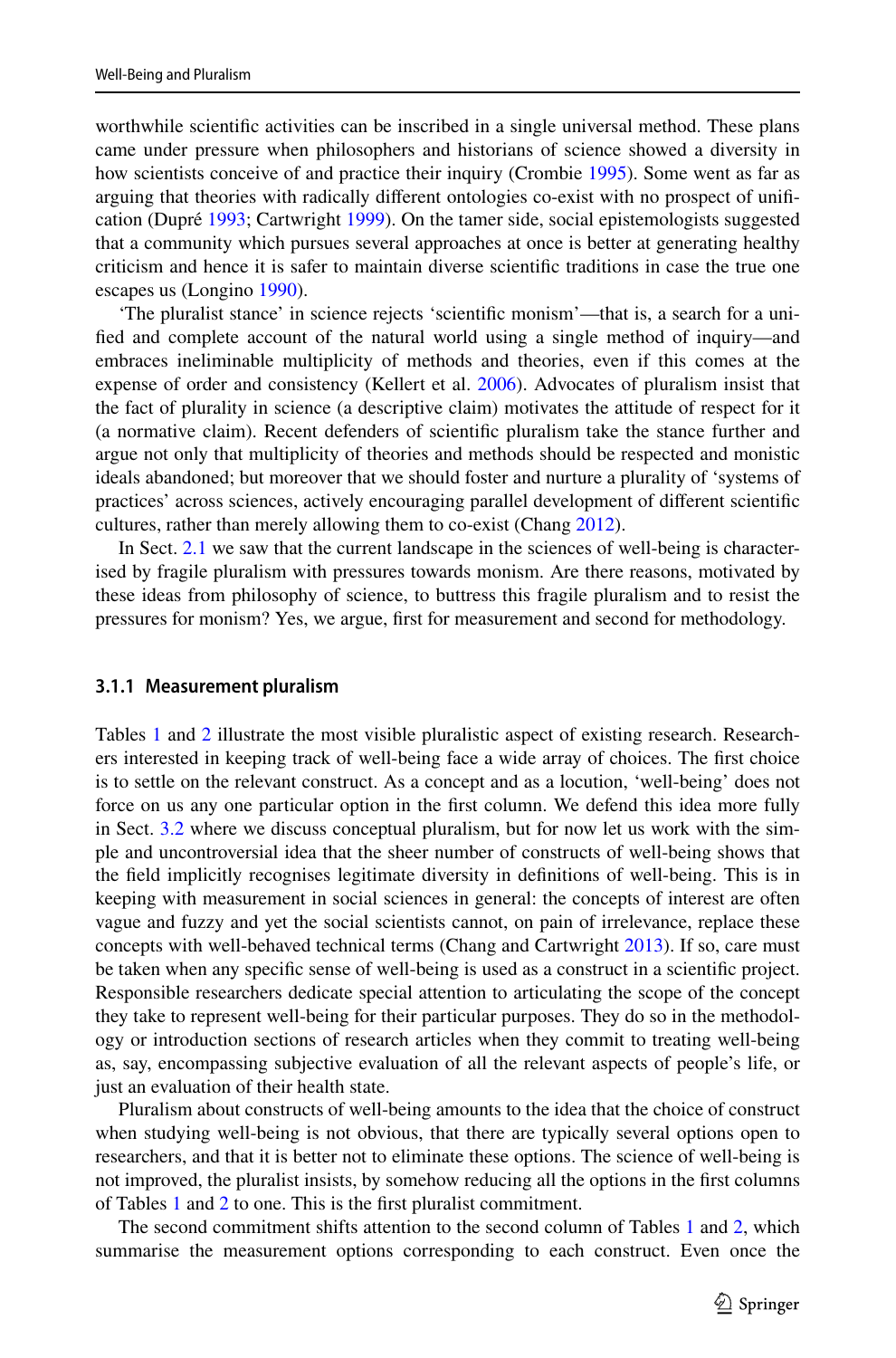construct has been chosen, there usually remain several options about how it should be measured. Researchers must make a choice between measures that are self-reported and objective, between questionnaires and interviews, and about summary and multi-dimensional indicators. Once again, there are good reasons here to infer from plurality to pluralism. No questionnaire of well-being is superior to all others in every respect. Existing validation procedures are able to, at best, weed out measures that are obviously low in reliability and other indicators of validity. However they are not able to show obvious and uncontroversial superiority of any particular instrument.

There are several reasons for this. First, metrology, at least in the social and medical sciences, operates with several distinct facets of validity—content, face, construct, criterion, predictive, etc. Even though there are eforts to unify them, it always takes a judgment call to decide which of these to prioritise as evidence (Messick [1995\)](#page-21-22). A given questionnaire may perform better on some subset of these criteria than on another subset. When this happens, considerations of content or face validity can pull against those of construct or predictive validities (for example, when an item of a questionnaire is important on theoretical grounds but fails to correlate with other items). There is no universal recipe for resolving these tensions and diferent researchers can legitimately arrive at diferent decisions. Secondly, construct validity—the most popular criterion—requires that the measure in question correlates with other measures that, according to our background knowledge about the construct, it should correlate with and does not correlate with those that it shouldn't. In this case, validation involves constructing a coherence framework of indicators and measures relating to well-being (Alexandrova [2017](#page-20-3)). In the absence of criterion validity, there is no gold standard against which a measure is tested to determine whether the thing that it measures is well-being or something else—rather, part of the assessment that it represents well-being is its coherence with other agreed measures and indicators of well-being. The way that diferent constructs, and diferent measures of those constructs, are understood to relate to one another takes something close to the form of a family resemblance concept. There is no single characteristic which is defnitive of a valid measure of well-being; what determines whether something is a valid measure is how it hangs together with other measures of the same construct. Plurality of constructs and measures is thus both a legitimate outcome and a precondition of improvement of measurement.

Still, it is no secret that the actual choice of scales is often made on pragmatic grounds of ease of access, availability, tractability, and even just familiarity with the questionnaire. Researchers' time and resources are limited and it is unsurprising that these pressures will play a role. As a result certain focal points emerge. We have seen in Sect. [2.1](#page-1-1) that there are monistic tendencies in this direction and that some small number of indicators emerge as winners. In happiness economics this is often life satisfaction, while in the health sciences it is health state utility as measured by EQ-5D. But while there are clear winners in such popularity contests, they are certainly not uncontroversial when it comes to validity. As we already mentioned, life satisfaction does not track emotional well-being, can be vulnerable to context effects, and makes implausible psychological assumptions about judgement and perception. Its defenders also claim that it is the most democratic and liberal measure, allowing people to fll in their own values, rather than using the values of the researchers who, if using multiple indicators, have to exercise a value judgment when deciding how to weigh them (Clark et al. [2018](#page-21-3); Layard [2019\)](#page-21-9). But this is a very limited sense of 'democratic', since when people are asked to rate their life satisfaction there is no genuine conversation of what well-being means to them and there is no option for the subjects to reject the very idea that life is a good with which one can be satisfed or dissatisfed as with a product. Some evidence about folk conceptions of well-being suggests that well-being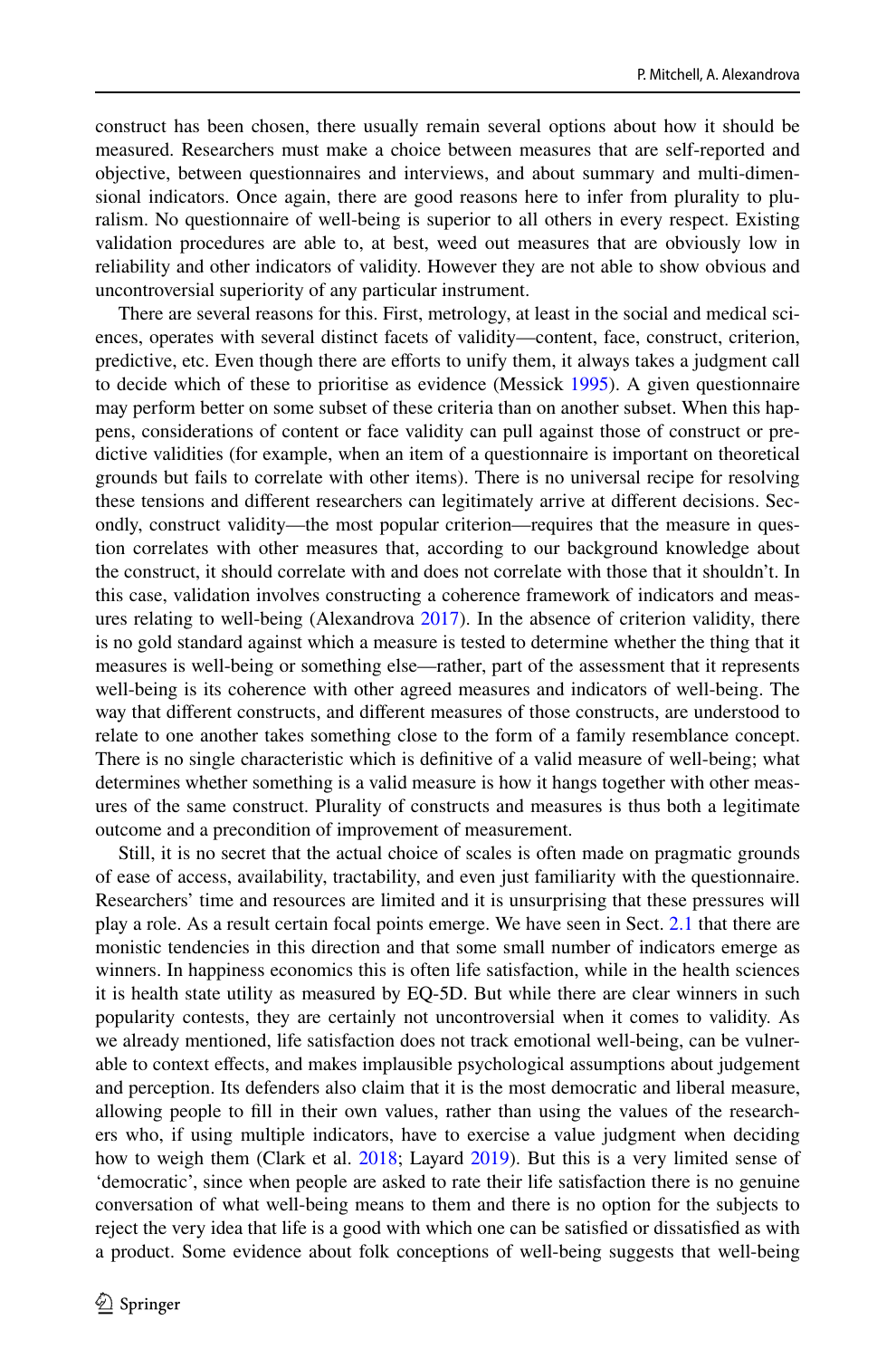is not understood to be purely subjective (Phillips et al. [2011,](#page-21-23) [2017](#page-21-24); Kneer and Haybron [2020\)](#page-21-25).

EQ-5D, which was developed not as a comprehensive instrument, but as a complement to other quality of life measures (Brooks and Group [1996](#page-20-6)), has limitations of its own. The single aggregate values assigned to health states mask substantial heterogeneity in respondents preference ordering, suggesting that a large proportion of people would disagree with the overall ordering of health states (Roberts and Dolan [2004](#page-22-5)). Moreover, there is evidence that EQ-5D performs less well as a measure of quality of life with respect to mental disorders than physical disorders (Brazier [2010](#page-20-7)). Such fndings suggest that EQ-5D should be used with caution, and that there are limitations to its appropriateness as a measure of quality of life. Regardless, EQ-5D is overwhelmingly the most popular multi-attribute health state utility instrument (Richardson et al. [2011](#page-22-6); Wisløff et al. [2014\)](#page-22-7).

These criticisms do not diminish the popularity of these measures, but—as suggested in Sect. [2.1](#page-1-1)—we strongly suspect this is not because researchers fail to recognise these problems or have convincing answers to them but rather because they are seductively easy to work with: they are widely available through panel datasets and generate a single number that can be straightforwardly plugged in into statistical analysis. An additional advantage of these popular measures of well-being comes from their very popularity: the more researchers use them, the easier it becomes to compare their data, and the simpler it becomes to establish and maintain fruitful scientifc communication.

Simplicity, convenience, and entrenchedness of life satisfaction or EQ5D are genuine considerations in their favour. It is certainly better to have a science of well-being based on them only than no science at all. It is also desirable to have a science that responds quickly to new social priorities and, since life satisfaction or EQ5D data are more easily available than other data, it is plausible that these indicators be prioritised by researchers. However, these pragmatic considerations should not be overstated. We do not typically face a choice between using life satisfaction only or else ignoring well-being entirely. A science of well-being based merely on data about satisfaction strikes us as hopelessly impoverished. It loses the richness of multidimensional indicators, of structured and unstructured interviews, and of questionnaires that gauge deeper states such as happiness and fourishing. It forsakes the duty, widely acknowledged in this feld, to refect the diversity of human experience (Stiglitz et al. [2010\)](#page-22-8).

To sum up, measurement pluralism seeks to preserve the variety of well-being constructs and measures, as a way of respecting the complexity of well-being and acknowledging uncertainty in its measurement and validation. Next we highlight a further pluralist commitment.

#### **3.1.2 Methodological Pluralism**

While measurement pluralism concentrates on the choice of indicators to gauge the relevant construct of well-being, methodological pluralism is broader, encompassing not only what data is collected but also how widely it is collected, how it is analysed and what conclusions are drawn from it. A methodology is pluralist in this sense when it is based on a recognition that in each of these aspects researchers have several plausible options and that using more than one approach has distinctive advantages. To make these ideas less vague it is worth returning to an example of monist methodology from Sect. [2.1](#page-1-1).

Happiness economics as a feld takes as its goal the formulation and estimation of an equation on the left-hand side of which is the quantity represented by life satisfaction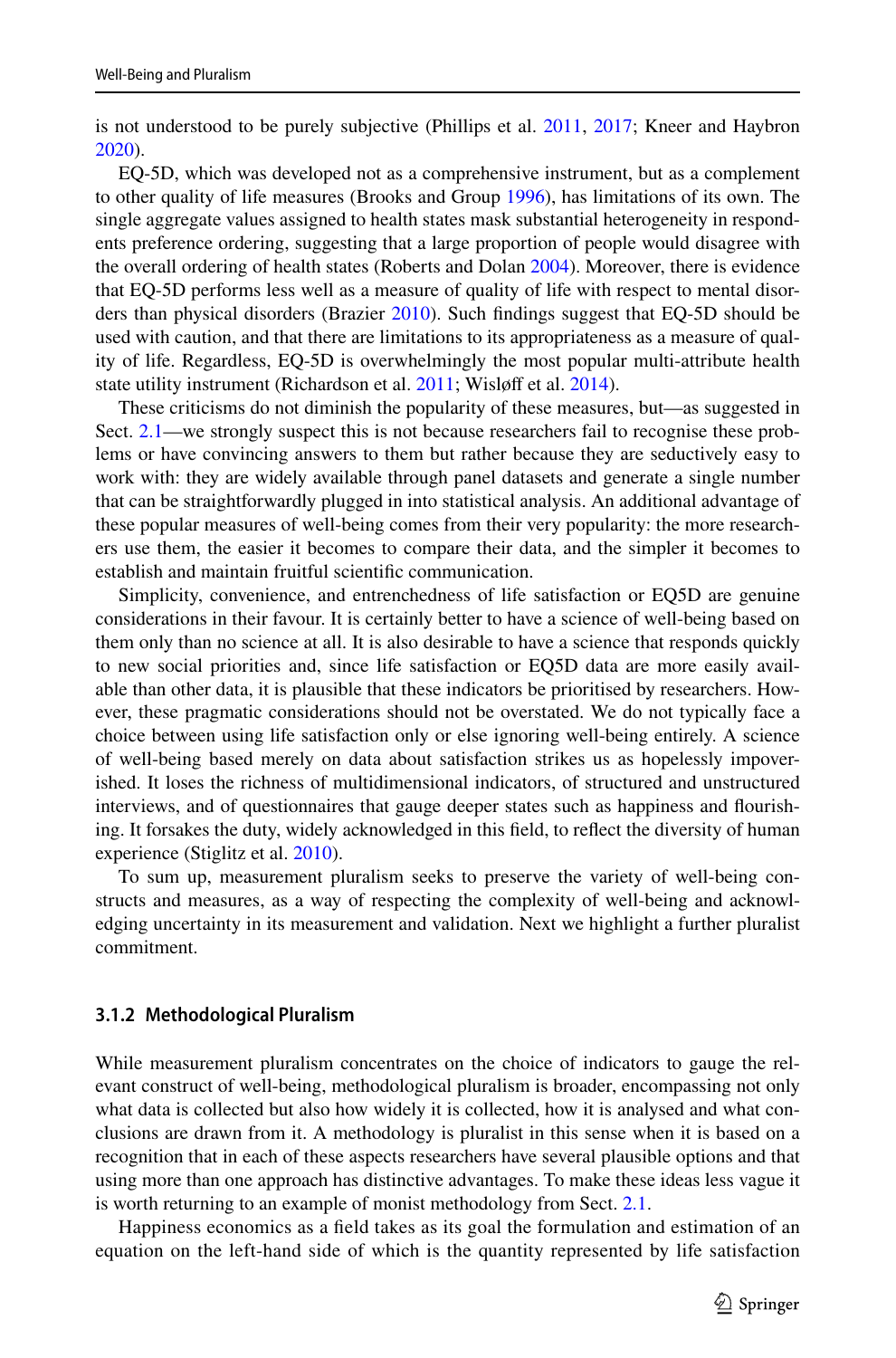and on the right-hand side is the vector of demographic and socioeconomic variables plucked from available statistics. Our concern is how much this methodology conceals. We have already seen the problems with relying solely on life satisfaction as a measure of well-being, but, in addition to this, the very idea that knowledge of well-being amounts to estimating an equation is limited and shallow. The frst problem is that the variables in the equations are not derived from the best available theories about determinants of well-being. Housing, unemployment, poverty, and other official statistics, may be convenient and interesting, but if the project is to understand causes of well-being, then we need to look deeper and wider. We need models of well-being at diferent scales of analysis recognising the phenomenon at psychological, cultural, and social levels. The second problem is that the coefficients attached to the variables (even when there are sufficiently fine-grained and valid data to estimate them) do not reveal the underlying mechanisms behind the correlations. The econometric analysis on its own is insufficient to address these problems and this is where qualitative or mixed-methods are necessary. Researchers in these traditions have the tools for uncovering phenomena that are often invisible to available statistics. Through interviews and feldwork they reveal the lives and stories behind the correlations and this knowledge is sorely needed to improve both defnition of variables and the understanding of mechanisms (Singh and Alexandrova [2020;](#page-22-9) Illari [2011](#page-21-26)).

The above is a case for combining methods, but another form of methodological pluralism is to foster research programs based on distinct philosophical assumptions. For instance, pluralist considerations would support enabling the parallel running of traditional happiness economics, alongside happiness sociology, happiness anthropology, happiness psychology, or any combination of these, and so on. Just as there is no pragmatic case for reducing all constructs and measures of well-being to one, there is no pragmatic case for organising the science of well-being around any particular model, whether from economics or from psychology. Compromises between validity and practicality are real and legitimate. But if these compromises mean that well-being research has to ft one mould, this is too high of a price to pay.

To take stock, pluralism about the science of well-being is committed to diversity of constructs, measures, and methods. It need not endorse the stronger forms of pluralism that appeal to fundamental disunity of nature. Rather pluralists recognise distinct epistemic cultures around well-being and cherish them because they reveal diferent aspects of well-being and because there is much uncertainty about which is the most fruitful.

#### <span id="page-11-0"></span>**3.2 Pluralism in Philosophy**

In this section we set out two ways in which a philosophy of well-being can be pluralist. The frst we call constitutive pluralism. As briefy mentioned in Sect. [2](#page-1-0), many monist theories of well-being are pluralist in an attenuated sense: while well-being refers to a particular, identifable state, it can be constituted by several diferent properties or objects. The second we call conceptual pluralism. This is a more radical form of pluralism, which is inconsistent with the three commitments of philosophical well-being monism which we set out in Sect. [2.2](#page-4-1). Conceptual pluralism about well-being entails that there is no single essence which characterises all and only instances of well-being. Instead, there are many diferent, inconsistent concepts of well-being, which are appropriately invoked in diferent contexts and at diferent times.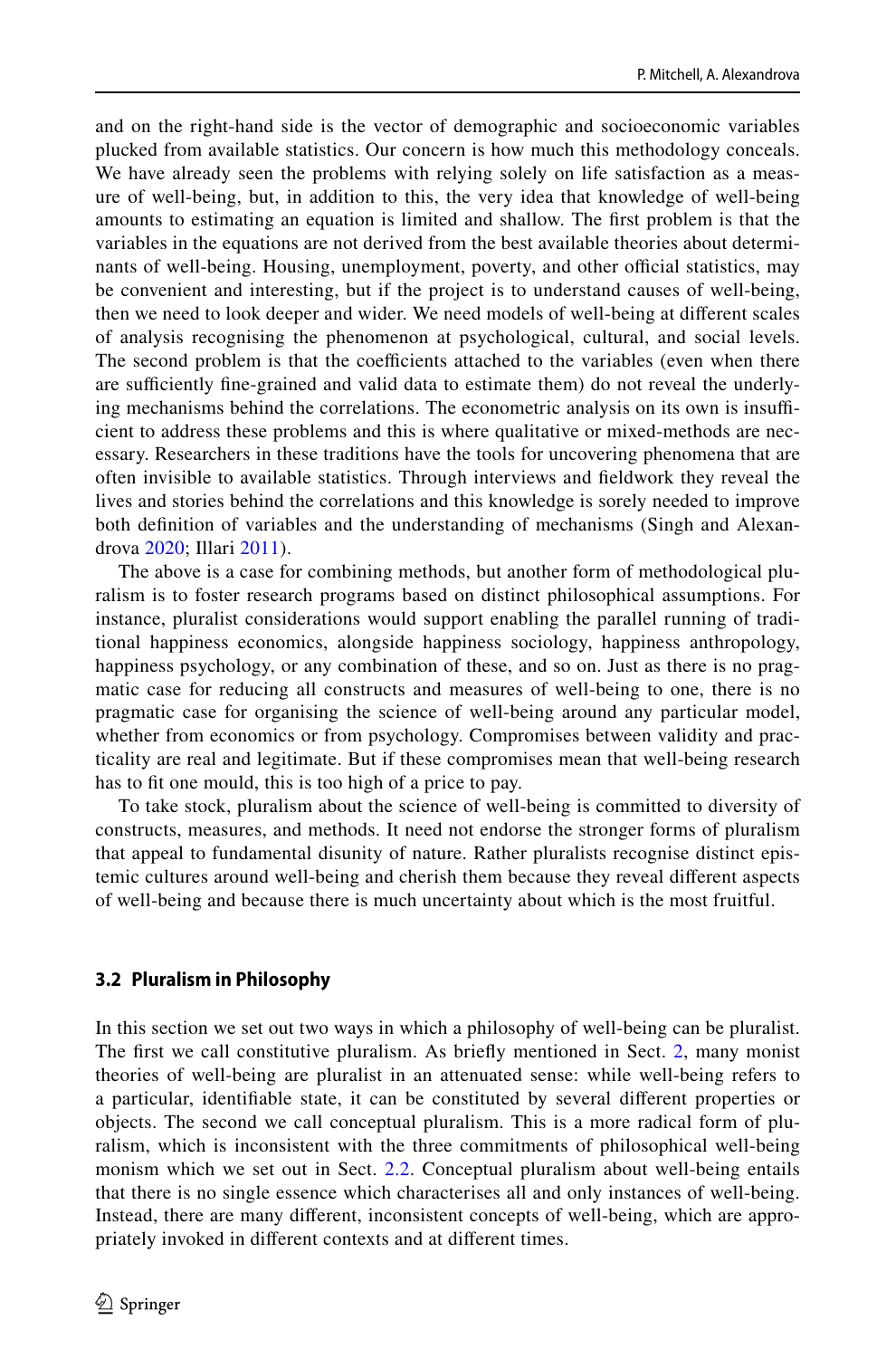### <span id="page-12-1"></span>**3.2.1 Constitutive Pluralism**

Constitutive pluralism captures the idea that well-being is made up of multiple, irreducible components. There are a number of diferent ways in which well-being might be constitutively plural, and we suggest that most philosophers thinking about well-being are constitutive pluralists in some sense.

Objective goods theories of well-being typically take well-being to be constitutively plural, specifying a list of goods that contribute to well-being. Take, for example, Guy Fletcher's ([2013\)](#page-21-13) list of prudential goods: achievement, friendship, happiness, pleasure, self-respect, virtue. We are well off to the extent that we have these goods in our lives. Other goods can contribute to our well-being only insofar as they contribute to, or can be understood in terms of, a good on the list. These goods are not reducible to one another or to some master value, and they are collectively exhaustive of well-being. The 'constitutive' relationship between the goods on the list and well-being is non-instrumental. So the presence of the goods in someone's life doesn't *cause* them to have higher well-being, rather, their well-being is *constituted by* the goods: they do well because and to the extent that they have them in their life. Some hedonist accounts of well-being are constitutively plural insofar as they recognise a number of irreducible kinds of pleasure, any of which might at diferent times and contexts constitute well-being (Crisp [2006\)](#page-21-27). So the pluralism of constitutive plurality might sometimes involve there being multiple irreducible varieties of the same kind of entity, and sometimes several kinds of entity.

Monistic accounts of well-being can struggle to capture the fact that our lives can go well and badly in radically diferent ways. Constitutively plural accounts attempt to capture this by setting out a range of contributors to well-being. While many constitutive pluralist accounts take well-being to be an overall assessment of a person's life as a whole, they can also recognise the role of context—allowing, for example, that the constitutive elements of well-being can vary for diferent people or at diferent times in a person's life. Constitutive pluralism is well represented in the well-being sciences. Many measures of well-being are multi-dimensional, distinguishing, for instance, between the emotional and cognitive aspects of well-being, or resisting converting the diferent dimensions of well-being to a single summary value.

Many philosophical theories of well-being adopt a constitutive pluralist approach because they recognise that monist accounts of well-being end up in sticky situations. Insisting that well-being is always and only constituted by one good (e.g. pleasure, desire, happiness) comes into confict with core intuitions about well-being or linguistic applications of well-being. If well-being is always and only constituted by the satisfaction of our desires, then why don't we think that the heroin addict's desire for his next fx is good for him? If well-being is always and only constituted by our being happy, then why do we think that the pursuit of demanding, frustrating, laborious projects can be central to our well-being? Monistic views can insist that someone is doing well or badly when they clearly aren't, on the grounds that their lives do not contain a particular monistic prudential feature. The idea is, then, that there must be something other to well-being than these single goods if we are to make sense of the ordinary scope of the concept of well-being.<sup>5</sup>

<span id="page-12-0"></span><sup>5</sup> Well-being monism can, perhaps, be thought of as an instance of value monism, and the attractiveness of constitutive pluralism about well-being for many philosophers can be understood in light of this. Critics of value monism argue that common sense and empirical research suggests that we value lots of diferent things, and attempts to subsume all of our values and all of the objects of value under a single 'supervalue' fail to capture the complexity, confict and incommensurability that characterises moral decision-making (Stocker [1990;](#page-22-10) Thomson [1997](#page-22-11); Tiberius [2008\)](#page-22-12). Constitutive value pluralism may be more or less monistic,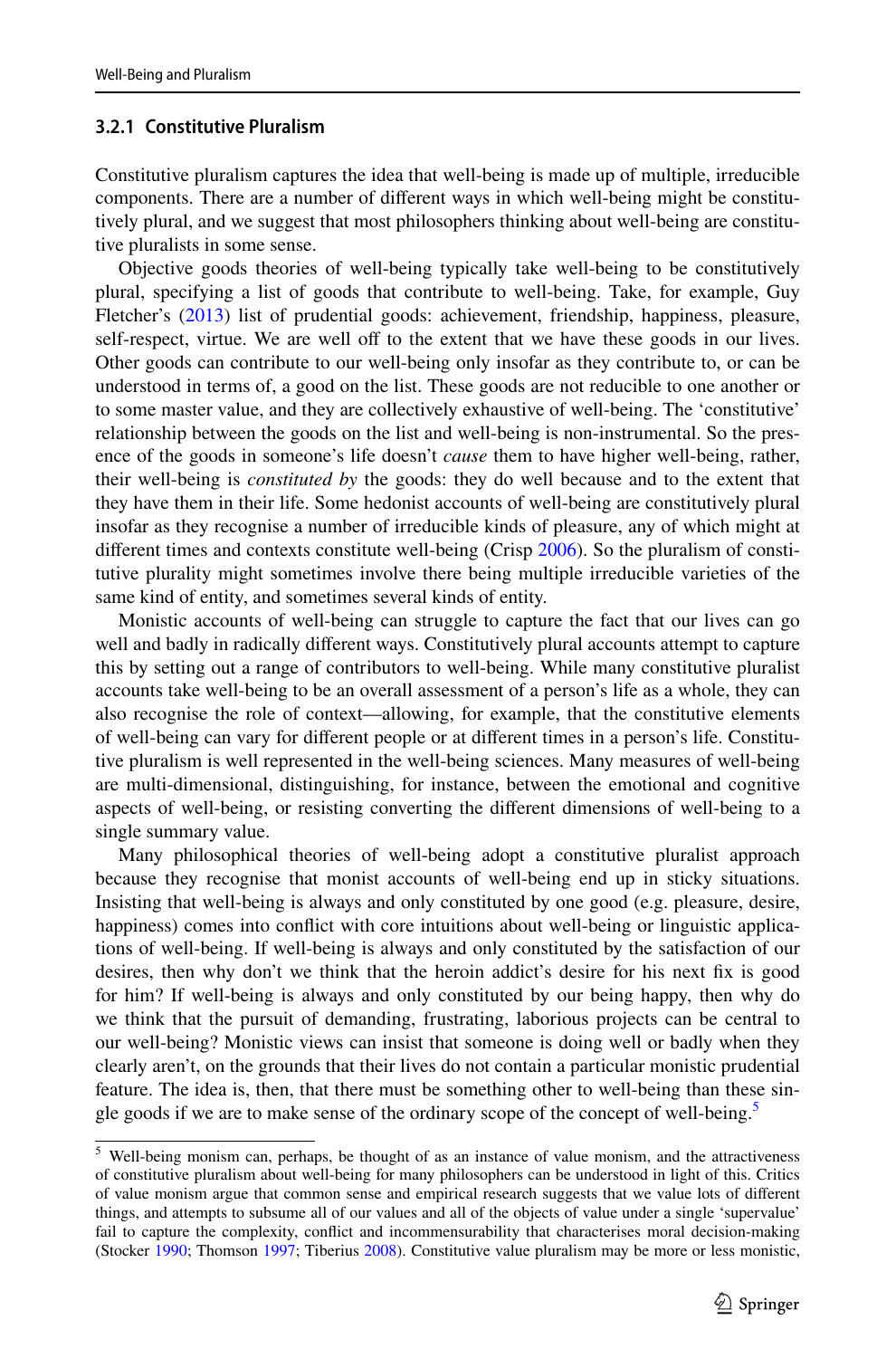As mentioned in Sect. [2.2,](#page-4-1) constitutive pluralism about well-being is compatible with a form of well-being monism. Constitutive pluralists about well-being need not suggest that well-being means diferent things in diferent contexts and for diferent people, but rather that well-being comprises a plurality of things. Something similar might be said about other concepts that are both descriptive and evaluative, like beauty, courage or justice. In all cases, there is something relatively determinate which these concepts pick out, but the properties through which the concept is manifested may be quite diferent across contexts. So constitutive pluralism about well-being is not necessarily anti-essentialist.

However, the constitutive pluralist does recognise a gap between the high-level defnition of well-being and the ways in which it is realised and specifed in particular contexts even if there is an identifable essence of well-being, this doesn't exhaust what can be said about well-being in diferent contexts, and we might need quite a number of diferent tools for identifying and measuring well-being. Recognising the complexity and diversity in the manifestation of well-being introduces some ambiguity in the application of the concept of well-being. In order to know whether someone is doing well or not, we need to know not just what the essence of well-being is, but whether that essence is realised by the constitutive elements of well-being in this instance. This puts some pressure on the essentialist commitment. The high-level defnition of well-being which remains the same across contexts provides only some information about how to identify and comprehend well-being in particular cases. So understanding the concept of well-being in any given case involves contextual knowledge and interpretation as well as general theoretical knowledge.

### **3.2.2 Conceptual Pluralism**

Conceptual pluralism is a more radical form of philosophical pluralism than constitutive pluralism. It entails that there are multiple competing concepts of well-being which are appropriately invoked in diferent contexts. Conceptual pluralism about well-being has been defended by philosophers under the banner of 'contextualism.' All versions of wellbeing contextualism share the core claim that the meaning of well-being is always indexed to a context (Darwall [2002;](#page-21-28) Campbell [2016;](#page-20-8) Alexandrova [2017;](#page-20-3) Mitchell [2018](#page-21-15)). Depending on facts about the person whose well-being is under consideration, the environment in which well-being is being assessed, and the purposes of the person or people making the assessment, diferent concepts of well-being are appropriate. For contextualists, the indicators that someone is doing well—the things that are relevant and irrelevant to well-being and the thresholds for doing well and badly can difer across contexts. Diferent concepts of well-being might share some core common content or function but this commonality is at a high level of abstraction and doesn't exhaust the meaning of well-being. While diferent instances of well-being likely share some characteristics with one another, there is no defnitive list of characteristics determinative of well-being. The overall concept of 'wellbeing,' for contextualists, is thus relatively thin.

On this view, fnding a single essence of well-being which runs through all of these diverse conceptions is a fool's errand. While contextualists recognise that there are some global concepts of well-being—which, for example, seek to defne a concept of wellbeing for human beings in general—these are not superior to more localised concepts on

Footnote 5 (continued)

depending on the extent to which it takes diferent bearers of value to share in some substantive property of 'goodness'.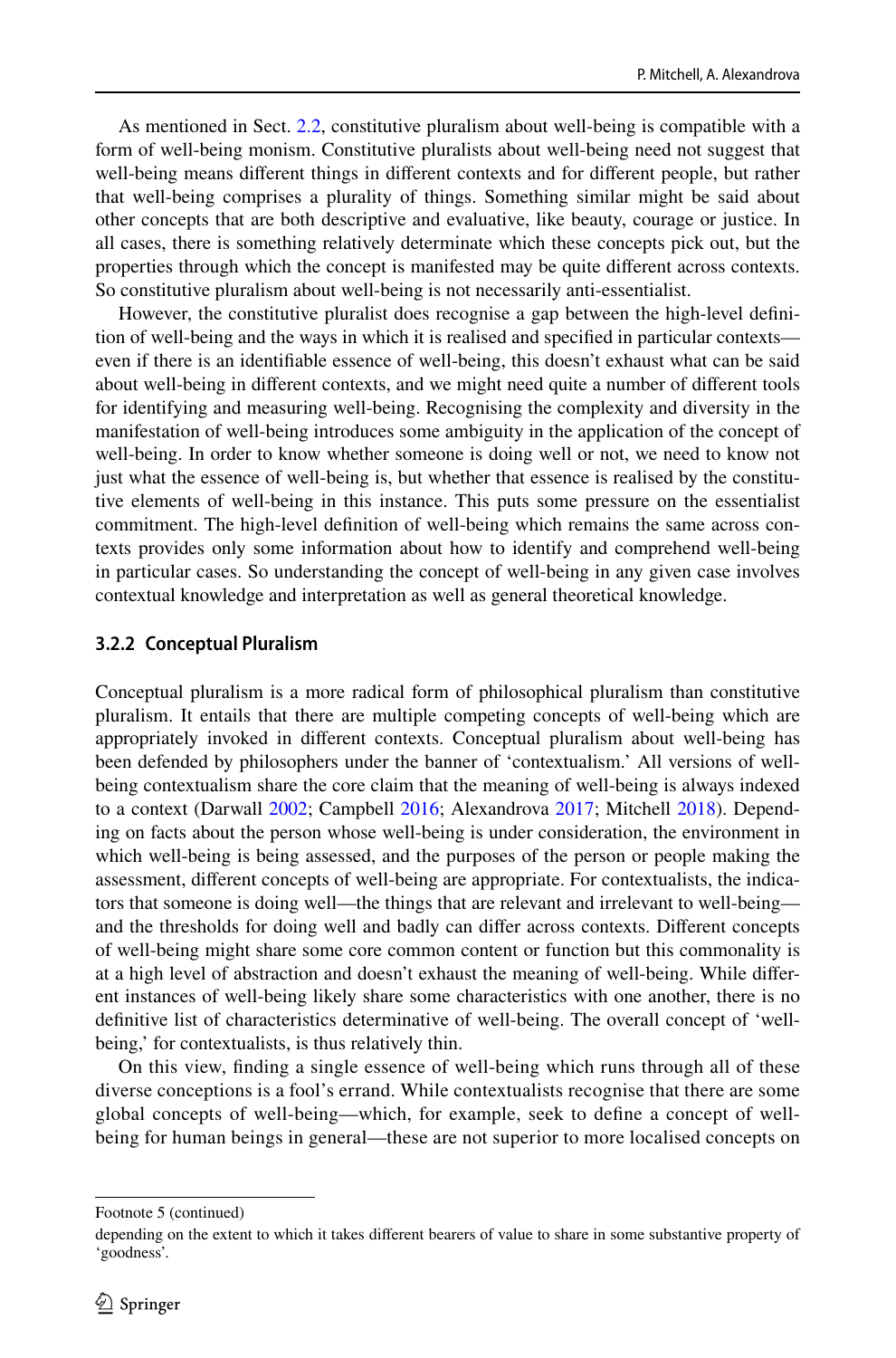account of having a broader remit. In fact, like more localised concepts, global concepts are appropriate only for particular purposes. Contextualism about well-being denies that diferent concepts of well-being are merely fragments of an overarching concept, such that when concatenated they give us a full picture of a person's well-being. Many local concepts of well-being will be inappropriately applied to many people: concepts of child well-being, end-of-life well-being, disease-specifc well-being, and so on, only make sense when used with particular people, in appropriate contexts.

The way that well-being is understood in the well-being sciences is suggestive of conceptual pluralism. Depending on whether well-being is being defned and measured by and for clinicians, psychologists, economists or public policy professionals, conceptual pluralists take it to consist in diferent factors and characteristics. The construct of well-being used by a palliative care nurse to assess the well-being of his patients may hardly overlap at all with the construct of well-being used by an urban planner to assess the impact of her plans and policies on citizens' well-being. To invoke factors from the urban planning construct in the palliative care context would be incongruous, perhaps even unintelligible, and wouldn't help to expand or improve the nurse's understanding of his patient's well-being. Even when their assessments incorporate general measures of well-being, these are likely to difer depending on contextual factors—the palliative care nurse might be more likely to use a general measure of subjective well-being or life satisfaction, whereas the urban planner might be better served by an objective measure, which takes into account access to parks, public services, sports facilities, and so on. Diferent contexts may, then, use genuinely localised as well as locally-appropriate general well-being constructs. Conceptual pluralism about well-being thus captures something of the conceptual variety that characterises technical and non-technical invocations of well-being.

Monistic and constitutive pluralist conceptions of well-being typically take the scope of the concept of well-being to be a person's whole life or their whole life at the time of consideration. That is, well-being for these philosophers is an assessment of how well someone's life is going all things considered. In the spirit of circumscription they deny that many localised concepts of well-being are defnitions of well-being at all, instead capturing well-being but adjacent or related concepts, such as happiness, health, or psychological functioning. At best the localised concepts are understood to capture fragments of the concept of well-being. For the conceptual pluralist this is futile. The palliative care nurse doesn't know more about his rural-dwelling, retired patient's well-being if he also assesses her urban-development-related-well-being, her workplace-related-well-being, her neo-natal well-being, and so on. These other localised assessments of well-being are context inappropriate. Moreover, to draw categorical conceptual lines between well-being and closely related concepts fails to recognise that sometimes well-being is constituted, or partly constituted, by health, life satisfaction, pleasure, and so on, so this cluster of concepts are not just inter-related but inter-defned.

For the conceptual pluralist, to deny that many localised defnitions of well-being are concepts of well-being at all, and to insist that only general whole-person or whole-life concepts capture well-being in its fullness artifcially constrains the ordinary usage of the concept of well-being. To claim that a tool for measuring well-being is in fact a measure of happiness or of psychological functioning when it is designed and understood as a measure of well-being is to engage in a form of conceptual policing without a clear justifcation. It is not clear that philosophers should get the fnal say on what can be called 'well-being' though they can certainly add their own concepts of well-being to the mix and see whether anyone fnds them plausible.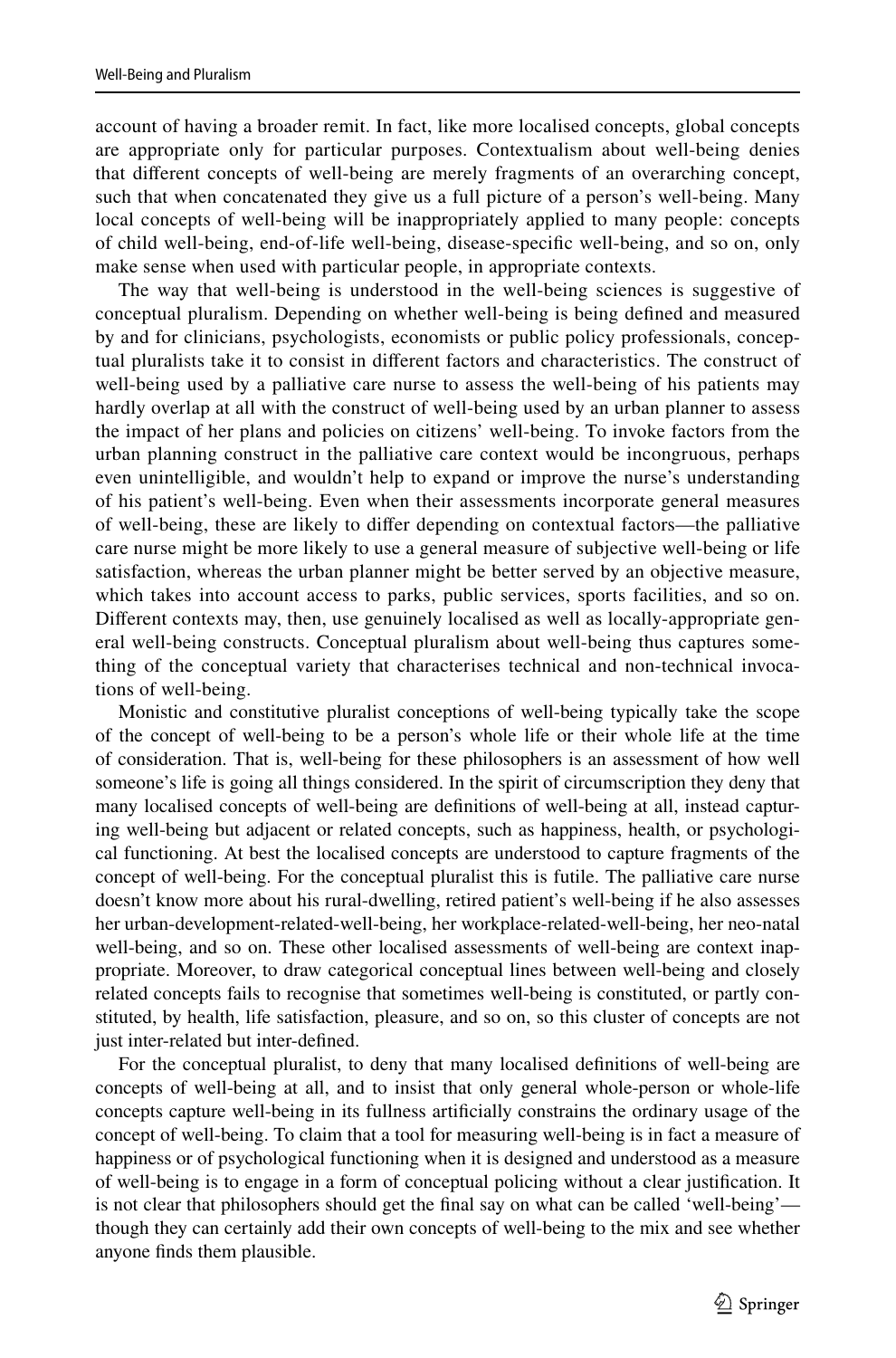### **3.3 The Global and the Local**

So how radical is conceptual pluralism? In this section we take the opportunity to correct possible misconceptions about this view, in particular the worry that it might go too far in privileging local over global concepts of well-being.

If well-being pluralists deny that there is a single essence which runs through all conceptions of well-being, then it's reasonable to ask why we need to retain an overarching concept of 'well-being' at all. Perhaps it is content-free and needs to be eliminated. We do not take this route. Well-being pluralism is consistent with there being some very general shared content to all well-being uses—something relating, perhaps, to how someone is doing or faring. However, this content is too limited to specify the content of each contextual well-being ascription. Making an ascription of well-being requires substantive specifcation of a concept of well-being which sets out the conditions under which someone can be understood to be doing well or badly. And furthermore, the conceptual content shared by all uses of well-being is too thin to pick out only instances of well-being—how someone is doing or faring can refer to aspects of them or their life other than their well-being.

Many linguistic communities, notably the contemporary Anglophone one, do in fact use term 'well-being' to group together a number of diferent constructs. But whenever well-being is invoked or ascribed in practice, additional substantive conceptual content is appended to this thin concept of well-being to develop specifc general or local concepts of well-being. Philosophers have attempted to fesh out an acontextual concept of well-being and to use it for various theoretical purposes. If, and to the extent to which, their concepts work for these purposes, we see no problem in retaining some overarching concept of wellbeing. But for practical purposes such acontextual concepts are simply not sufficient. They will not enable us to understand whether and when someone is doing well, and how well they are doing—and so will not allow us to pick out well-being and to make well-being ascriptions in practice.

Those with prudentially monistic inclinations might contend that an objective list theory of well-being makes better sense of the relationship between the central concept of wellbeing and contextual invocations and ascriptions of it. As we noted in Sect. [3.2.1](#page-12-1), objective list theories are sensitive to a certain amount of contextual variation in the meaning and nature of well-being, whilst defending a relatively substantive conceptual core which is shared by all contextual variants. Many objective list theories of well-being specify a short, fnite list of things which comprise well-being (knowledge, friendship, happiness, achievement, health, practical reason, self-respect). According to objective list theories of wellbeing, any ascription of well-being must refect the goods on the list—which of them are present in someone's life, in what combination, and to what extent. For the objective list theorist, both the urban planner and the palliative care nurse will need to consider the presence of the same basic goods in the lives of their patients or the citizens afected by their work—their health, friendship, happiness, self respect, and so on—although these goods will be to some extent diferently realised in each case.

According to our taxonomy, objective list theories are constitutively plural. But the discussion at the end of Sect. [3.2.1](#page-12-1) suggests that there is actually relatively little space between constitutive pluralism and conceptual pluralism as we understand them. If the objective list theorist must specify the meaning and nature of each of the goods on the list in each context of application—what 'friendship,' 'health,' 'happiness' and so on mean for the palliative care patient and the citizen—then there remains signifcant substantive conceptual content in contextual well-being constructs which is not included in the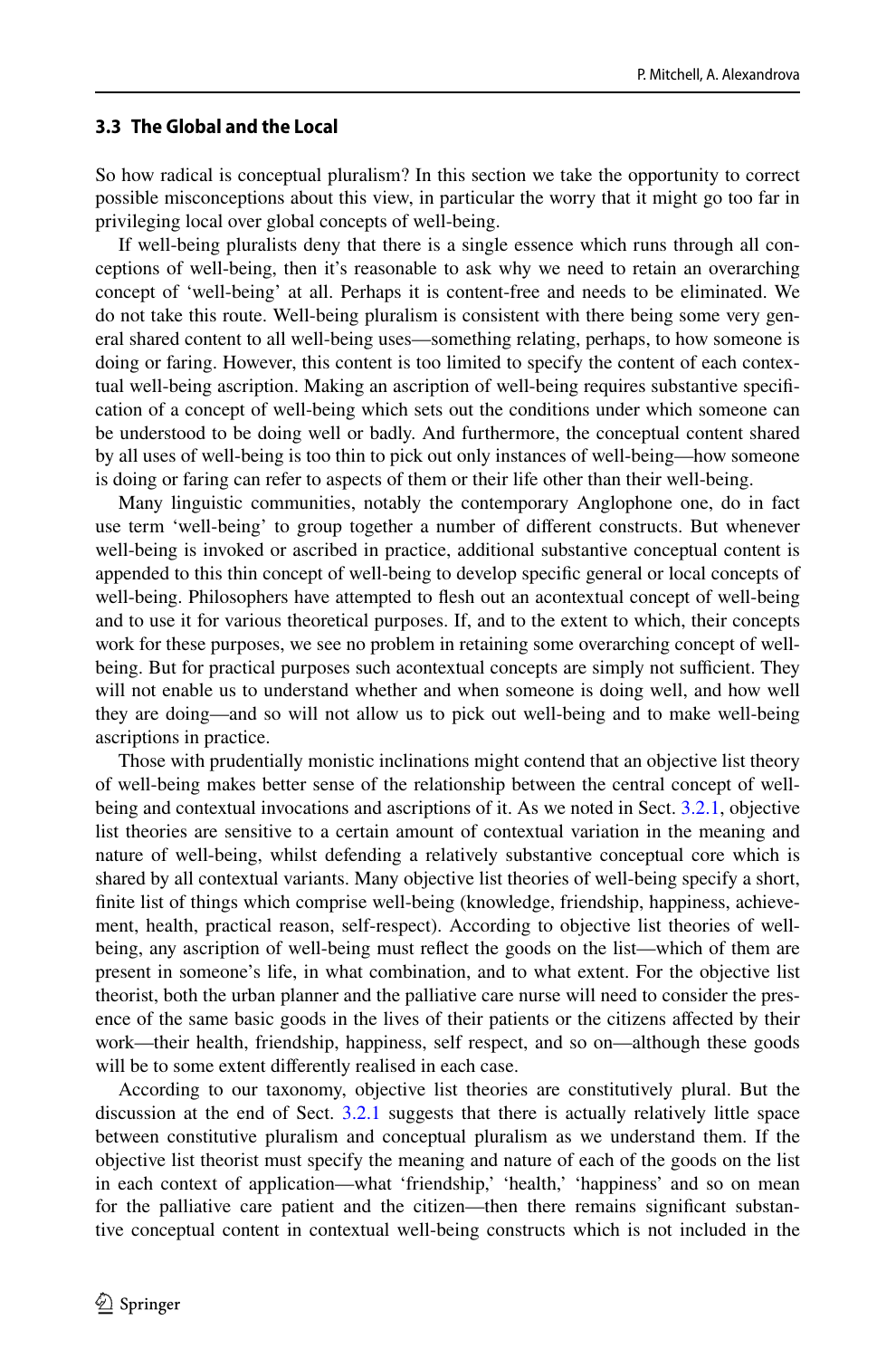overarching concept of well-being. The diference between this account of well-being and our conceptually pluralist approach might best be understood to come down to diferences in how substantive the overarching concept of 'well-being' is—that which remains constant across contexts.

More obviously monistic objective list theories with short lists of goods that are narrowly defned and include strict rules of application are, we think, likely to be relatively unconvincing as theories of well-being. Inevitably some degree of massage and manipulation will be required to explain how the same highly specifed goods (exhaustively) comprise well-being in all contexts. More permissive objective list theories will, for example, allow goods to come under diferent descriptions in diferent contexts, take some goods to be irrelevant to well-being in certain circumstances, and adopt long or open ended lists of goods. While more likely to be able to accommodate enough fexibility to capture a wide variety of contextual well-being constructs, these start to look less monistic and more conceptually plural, insofar as the overarching well-being concept must become increasingly thin in order to harbour appropriate diversity.

More nuanced objective list theories include Guy Fletcher's defence of what he calls *aspectualism* about well-being—the view that in diferent contexts we are interested in diferent *aspects* of well-being (Fletcher [2019\)](#page-21-29). General assessments of well-being, for Fletcher, capture well-being proper, and will consider a person's overall well-being, taking into account particular aspectual assessments. Amartya Sen takes well-being to consist in the achievement of functionings, that is, activities and states of existence which capture how a person can function (Sen [1985\)](#page-22-13). For Sen, prudentially relevant functionings comprise a large and unconstrained set, which can be broad or narrow and can come under overlapping descriptions. On his account, diferent sets of functionings, under diferent descriptions, will be relevant for well-being in diferent contexts. The overarching concept of well-being in such accounts is very thin. It can perhaps be best understood as a conjunction or disjunction of diferent contextual well-being constructs (some of which are very localised and some of which more general) rather than adding much or any substantive conceptual content. When the list of potential contextual well-being constructs is open ended, it's difficult to see how this differs meaningfully from our pluralist account.

In summary, we do not deny or eliminate the overarching concept of well-being. Rather we maintain that, to the extent that this exists, it is conceptually thin and needs substantive specifcation in order for it to be used to make well-being ascriptions in practice. We understand there to be relatively little space between our conceptual pluralism and sufficiently nuanced objective list theories. There seems to be little reason to insist that the latter are conceptually monist, as the extent to which they specify an essence which runs through all instances of well-being is extremely limited.

## <span id="page-16-0"></span>**4 Defending Pluralism**

So far, we have seen that the applied sciences and philosophy approach the study of wellbeing very diferently from one another. Their motivations for defning and, in the scientifc case, for measuring well-being produce not only divergent defnitions, but also diferent (often implicit) conceptions of the kind of thing that well-being is. The diverse, localised searches for context-specifc measures of well-being in the sciences have led to contingent pluralism. The search for a single, essentialist defnition of well-being by philosophers has led them to principled anti-pluralism about well-being. We have argued that, despite the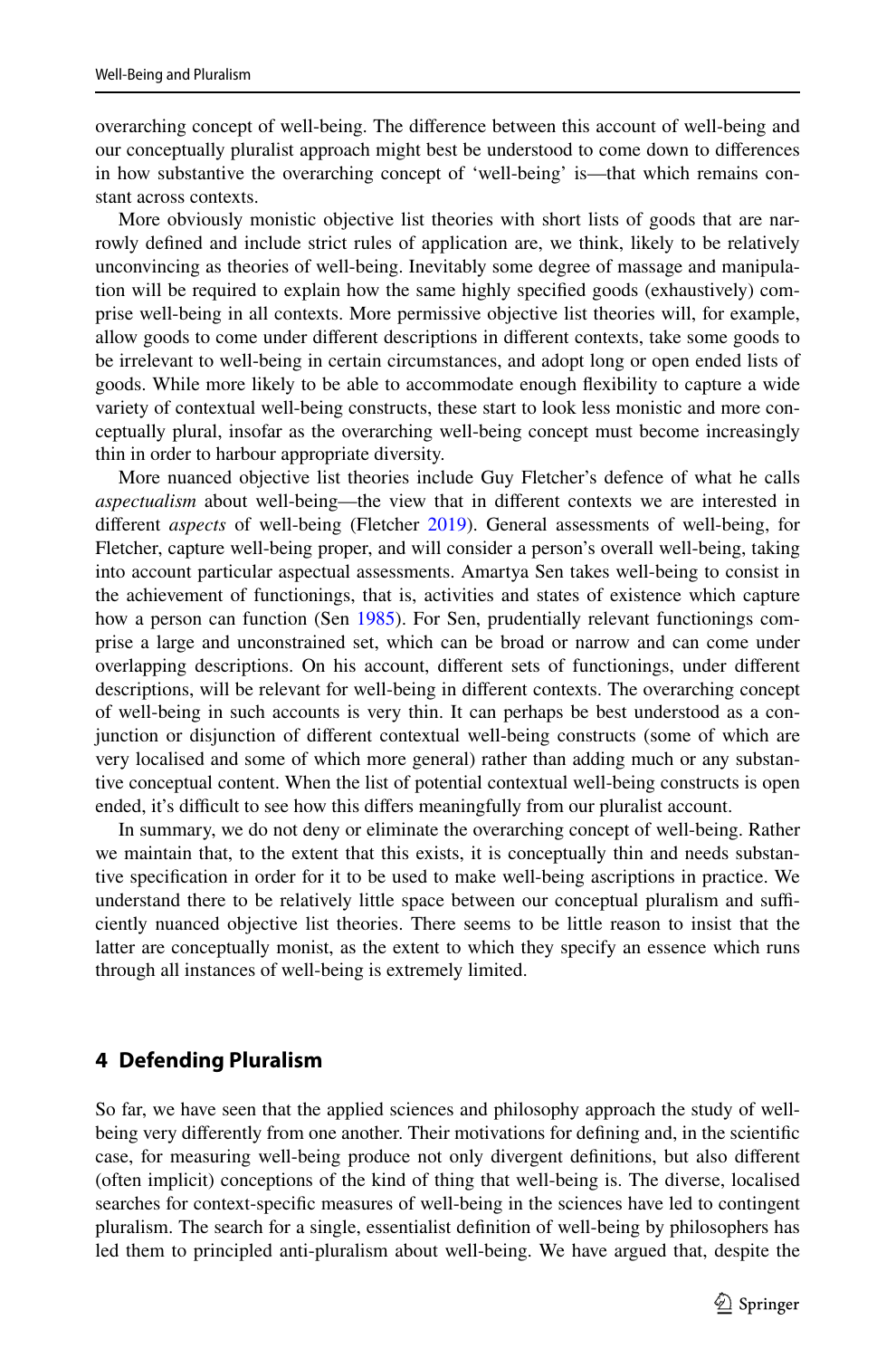pragmatic arguments for a move towards monism in the science of well-being, there is in fact a strong methodological basis for well-being pluralism. Moreover, despite the resolute monism of much philosophy of well-being, we have argued that there is a conceptual basis for well-being pluralism. In this section we go further, arguing that both the well-being sciences and the philosophy of well-being would beneft from recognising one another's reasons to be pluralist: philosophy should recognise the methodological reasons, and science the conceptual reasons, for well-being pluralism.

First, then, there is reason for the well-being sciences to recognise conceptual pluralism about well-being. In the previous section we suggested that the pragmatic considerations for moving towards well-being monism in the science of well-being are limited. Though there are potentially strong reasons of convenience for using the same measure across different contexts, and for preferring simple, easy-to-use measures, convenience only goes so far. In particular, reasons relating to convenience do not pass much muster when the validity of measures is questionable. Assessing construct validity, for example, requires prior knowledge of the construct in question—in this case, well-being. This prior knowledge can't just come from other validated measures of well-being, or at least, insofar as it does, these other measures must be grounded in some externally acquired knowledge about wellbeing. In other words, we need some prior, conceptually coherent account of what wellbeing is in order to know whether we are measuring it correctly (McClimans and Browne [2011;](#page-21-30) Alexandrova [2017](#page-20-3)).

Theoretical reasoning about well-being can provide at least part of this background knowledge. Philosophical concepts of well-being set out, in relatively broad terms, what kind of a thing well-being is and how to recognise it, ofering a standard against which to assess the relevance of potential indicators of well-being. If we are right to think that there are strong reasons for philosophers to favour conceptual pluralism about well-being, then these reasons should be recognised as such by those situated within the well-being sciences who are seeking to develop valid measures of well-being. Of course, in one sense, recognition of the conceptual plurality of well-being makes the task of validating a wellbeing construct somewhat more difficult: if there are multiple different possible concepts of well-being at play, then there will not be a single, clear theoretical construct against which to compare measures. Conceptual pluralism about well-being implies that more theoretical work needs to be done upfront to determine the appropriate conception of well-being for the measurement context and well-being subjects under consideration. It also suggests that mere absence of strong correlation of one well-being measure with others need not undermine its validity. If there is good reason to think that they each measure diferent concepts of well-being, then they may diverge in core ways.

Secondly, there is reason for philosophers to take on board pluralism of the sciences. We have argued that there are good reasons to be a constitutive pluralist about well-being, which are accepted by many if not most philosophers thinking about well-being. However, we also suggested that constitutive pluralism opens up a gap between the high-level defnition of well-being and its manifestation in particular contexts. Determining what well-being means in a particular context and assessing the level of someone's well-being involves reference to something other than the central defnition of well-being. In particular it requires reference to the multiple possible kinds of goods that might be constitutive of well-being, and some assessment as to the presence or absence of these. In short, any contextual identifcation of well-being is going to require some kind of measurement. This might be measurement in a very limited sense—identifying the presence or absence of some object, for example, or ordering a set of actual and potential states without specifying any intervals between them—but it nonetheless involves more than merely theoretical, defnitional work.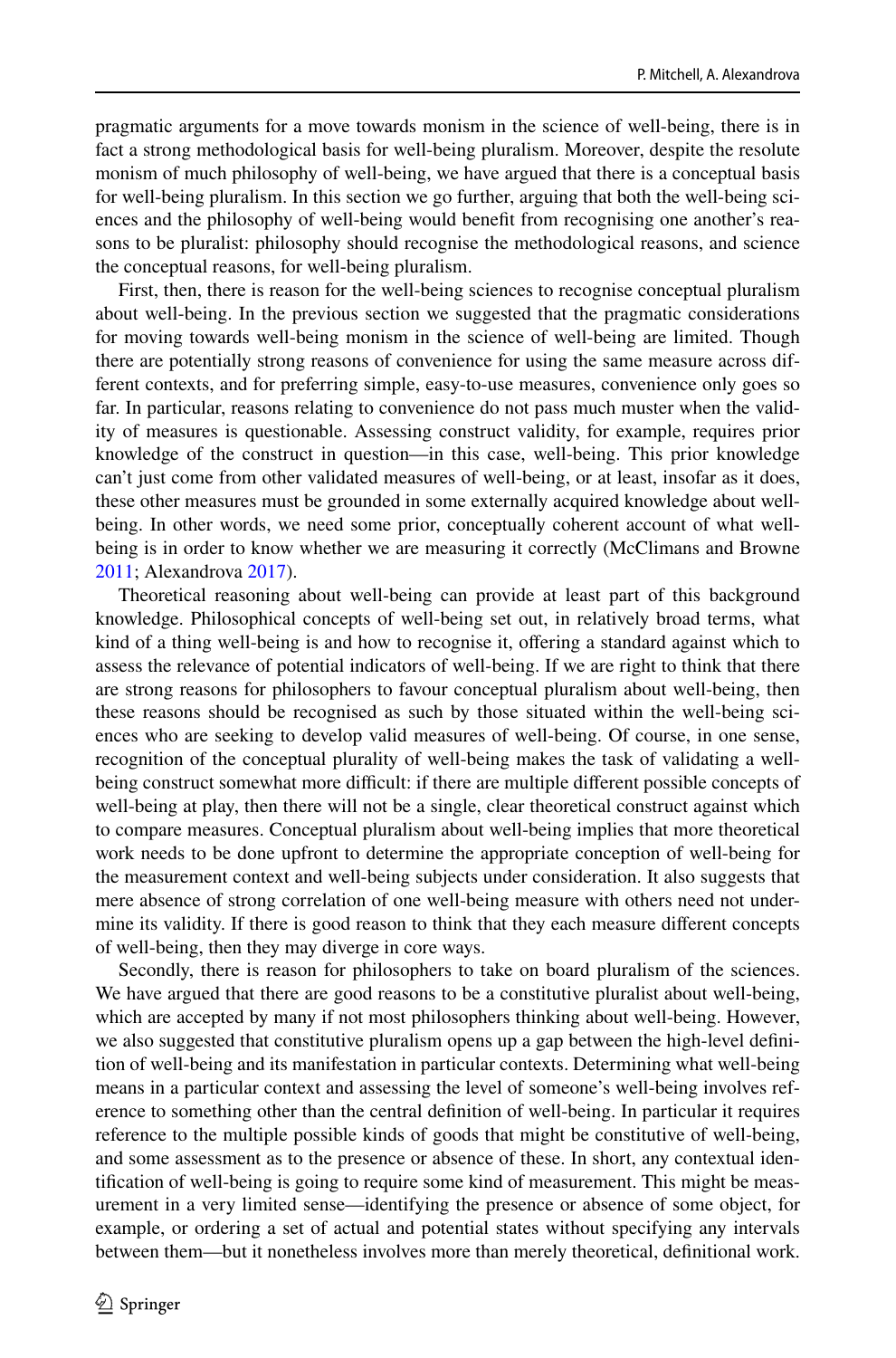This central position that measurement occupies in thinking philosophically about wellbeing suggests that philosophers must take the practice of measuring well-being seriously. And if, as we have argued, there are good reasons for adopting measurement and methodological pluralism about well-being, then these reasons also apply to philosophers trying to acquire knowledge of well-being. Of course, what such 'epistemic' pluralism about well-being means for philosophers is going to be slightly diferent in the details from what it means for well-being scientists—philosophers are not typically in the business of surveying people or collecting scientifc data, for instance. For philosophers, epistemic pluralism might entail an openness to the diferent possible ways of characterising someone's life and its objects in order to make assessments of well-being, as well as consideration of the different perspectives from which such a characterisation might be made. Epistemic pluralism suggests that, even once a given well-being concept has been determined to be appropriate for a particular context, there will be diferent ways of applying it, which might lead to different contextual assessments of well-being.

So, both well-being scientists and philosophers should pay attention to the reasons each other have for being pluralists about well-being. This is, perhaps, unsurprising, especially if we conceive of well-being scientists and philosophers as trying—at some level—to do the same thing: to say something useful and true about what well-being is and how to come to know it. In the remainder of this section, we will suggest that there might be less distance between the principled and methodological reasons for being a pluralist about well-being than our arguments thus far have supposed, setting the stage for a more joined up science and philosophy of well-being.

A full-blooded conceptual pluralism, of the kind we set out in the previous section, goes hand-in-hand with a rejection of the essentialist theory of concepts with which we characterised philosophical well-being monism. In contrast to this essentialism—which sees concepts as relatively stable, determinate, and providing necessary and sufficient conditions for their own application—a non-essentialist account of concepts takes them to be much more indeterminate and requiring contextual specifcation in order to determine their scope and meaning (Wilson [2006](#page-22-4)). Concepts, on this non-essentialist view, don't take the form of clear and abstract defnitions, but rather must be understood in relation to their application. And moreover, this application is typically messy, with appropriate usage of concepts changing over time and exhibiting variation over diferent linguistic and social contexts. On such a non-essentialist view of concepts, coming to understand the nature of a concept like well-being necessarily involves careful attention to the diversity of ways in which it is used and entreats us not to look upon variation in use as a concerning or unusual feature.

Part of the motivation for conceptual pluralism comes from a concern to take at face value the apparent conceptual variation in the way that well-being is used and ascribed. Of course, looking carefully at the way that the concept of well-being is used as a means of coming to understand the concept, and as a means of criticising essentialist defnitions thereof, already calls into question the essentialist approach. So, the argument for conceptual pluralism should be seen as presenting an alternative to, rather than a knock-down critique of, the kind of philosophical monism that we set out in Sect. [2](#page-1-0). But if taking seriously the actual scope and expression of well-being seems like a sensible approach to thinking about the meaning of the concept, then the wide variation exhibited both in ordinary language and technical contexts suggests that there are reasons to be conceptually pluralist about well-being. And these reasons are both principled and pragmatic in nature, because a non-essentialist account of concepts suggests that our theoretical development of concepts must look out towards actual usage in order for defnitional content to be meaningful. This doesn't have to mean that attempts to defne well-being can't engage in any circumscription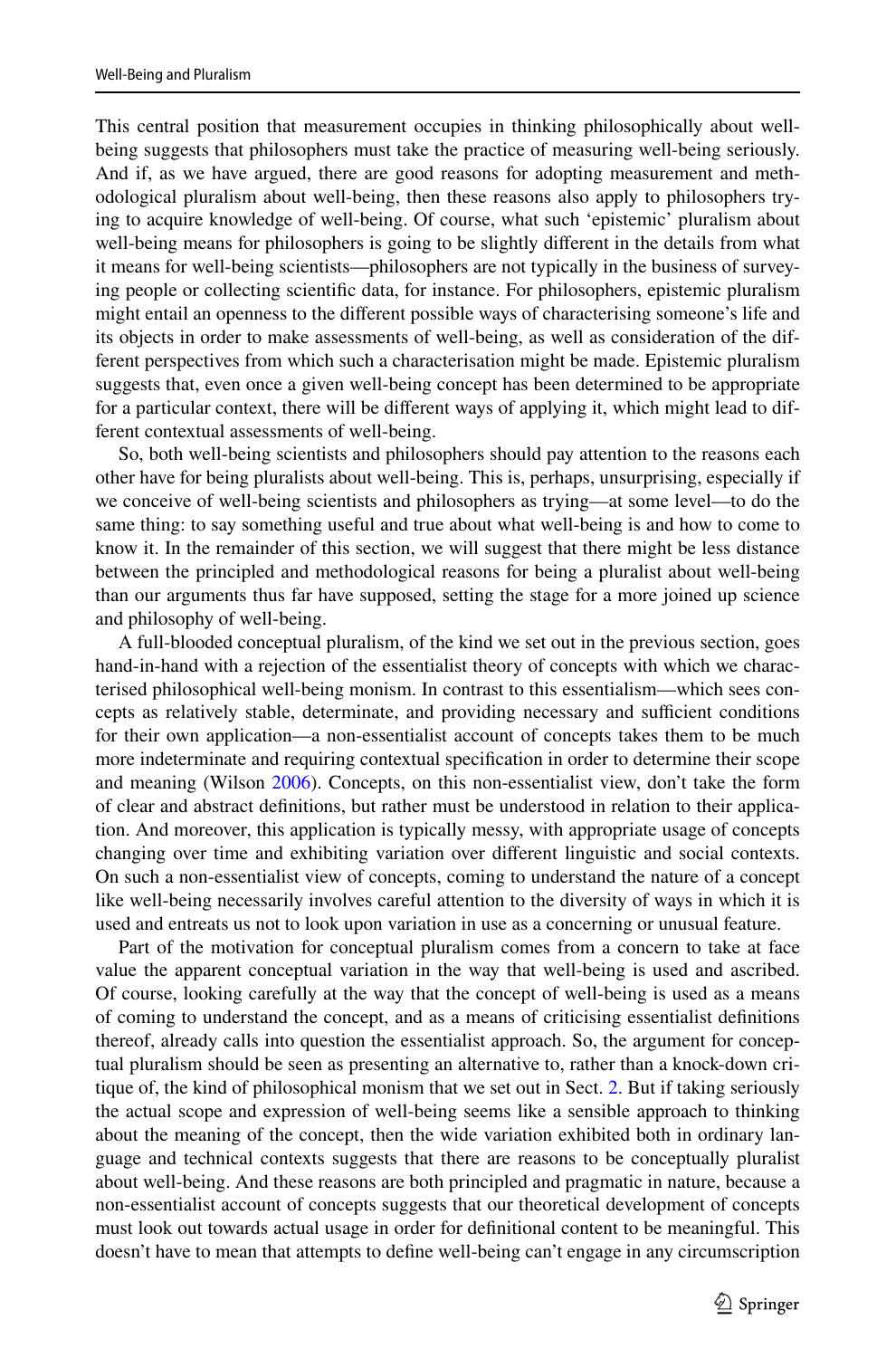of conceptual boundaries at all, nor that they can't be critical of particular usages of the concept. But it does suggest that such critique can't take place in abstraction from, and without paying close attention to, actual usage and its variation.

So what does this mean in practice for the philosophy and science of well-being? First, it suggests that pragmatic and methodological considerations about the meaning and measurement of well-being, such as the richness and diversity of its application, the variety of possible approaches to the characterisation and analysis of putative indicators of wellbeing, and epistemic uncertainty around making assessments of well-being should be central to conceptual theorising about well-being. These are features which come with the territory of seeking to defne a complex, normative, social concept, not idiosyncrasies to be abstracted away. And it also suggests that the theoretical constructs that the well-being sciences draw on in order to develop and validate measures of well-being can't be generated entirely separately from the practice of using and thinking about well-being. This doesn't mean that the well-being sciences can do away with theoretical concepts of well-being: theoretical concepts of well-being don't just describe or report well-being usage, but interpret, characterise and generalise about it. This brings the science and philosophy of wellbeing much closer together and envisages them as refectively engaged in a shared practice of theorising about, describing and measuring well-being.

## **5 Conclusion**

The well-being sciences and the philosophy of well-being have historically approached the study of well-being very diferently. These diferences make it difcult for philosophers and scientists thinking about well-being to use one another's scholarship to inform or augment their own. Failure to recognise underlying conceptual diferences between the two felds risks using philosophical arguments or scientifc evidence about well-being in ways which do not adequately refect their motivations or appropriate scope of their application. We have suggested that moving towards a considered pluralism in both domains will allow some of this tension to be resolved, and enable science and philosophy to integrate empirical and theoretical work in a constructive and conceptually coherent manner. The reward is not only inter-disciplinary progress. The reasons to be a well-being pluralist extend beyond pragmatic considerations and conceptual coherence. Well-being monism, whether as a methodological or theoretical commitment, fails to recognise the conceptual complexity of well-being and the substantial epistemic uncertainty surrounding its identifcation and measurement. There are independent methodological and conceptual reasons for endorsing well-being pluralism within both philosophy and the sciences.

Our defence of well-being pluralism is not merely an intellectual exercise; how wellbeing is understood and treated as an object of study has wide-ranging and hefty consequences. Since measures of well-being are increasingly used in healthcare and public policy, as a tool for distributing resources and aiding judgements which profoundly afect our individual and collective lives, the inclination towards monism in the well-being sciences becomes positively dangerous. The move towards fewer and simpler tools for the characterisation and measurement of well-being risks underestimating its complexity and variability. In relying on public authority of simple quantifcation, monism overstates the certainty of our knowledge. As the potential efects of mistaken, unfair or unrepresentative assessments of well-being grow more and more consequential, it is increasingly imperative to be sensitive to the dangers of over-simplifcation. We urge well-being scientists to avoid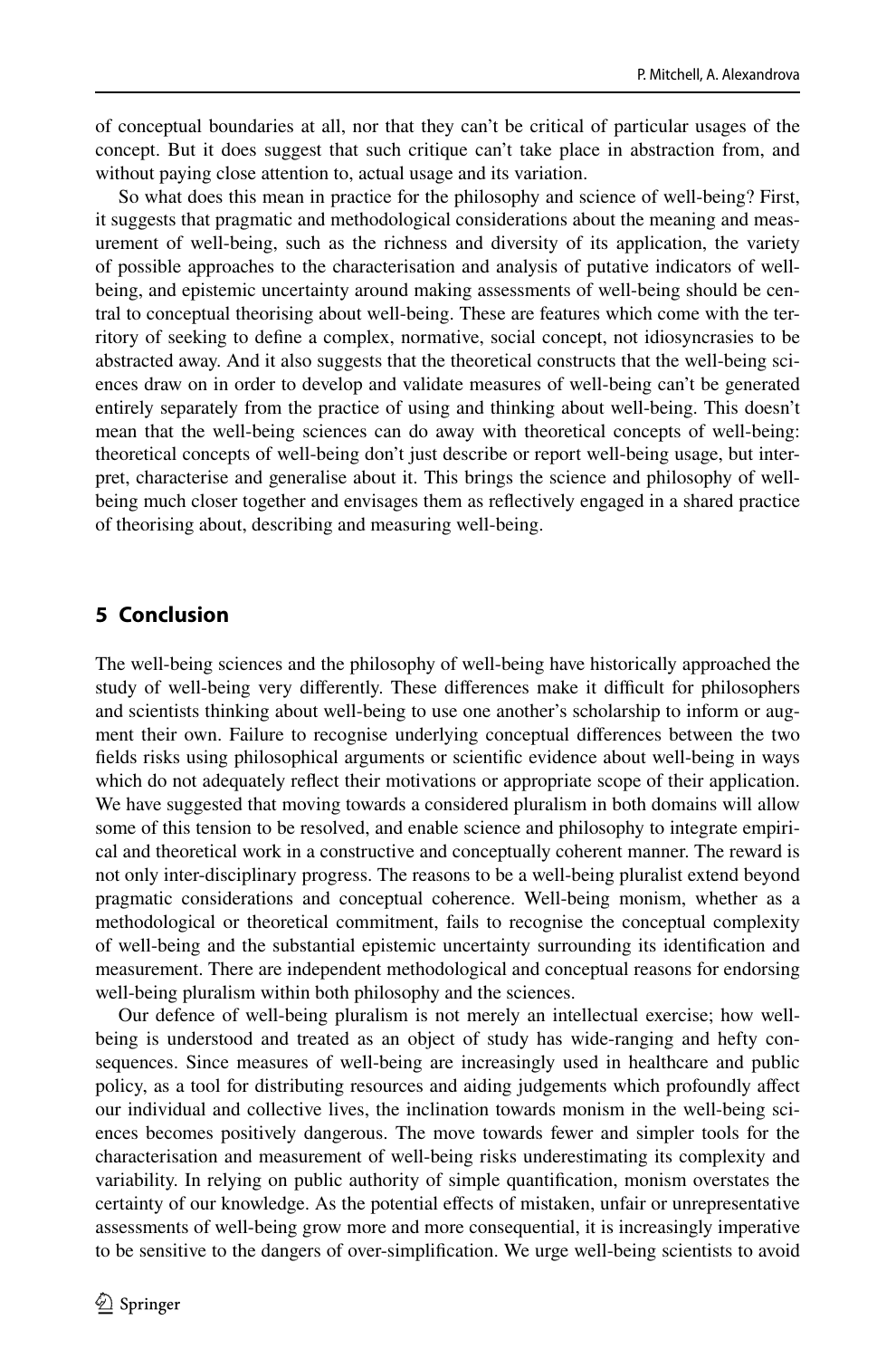inadvertently endorsing a form of well-being monism by choosing well-being approaches and measures on tempting but ultimately limited pragmatic grounds. And we urge philosophers to connect their theoretical work about well-being to the urgent questions which are occasioned by the sciences and by the invocation of well-being in public policy and public life. Delivering theoretically and methodologically nuanced data and analysis to support these demanding public roles requires both scientists and philosophers, working together, to embrace a pluralistic outlook and to avoid the lure of pragmatic shortcuts and conceptual tidiness.

**Author Contributions** Both authors made substantial contributions to the conception and composition of the paper, and each read and approved the fnal manuscript.

**Funding** None.

**Data Availability** There is no supporting data or material.

**Code Availability** There is no supporting code.

## **Compliance with Ethical Standards**

**Confict of interest** The authors declare that they have noconfict of interest.

**Human and Animal Rights** This research did not involve human or participants or animals, and did not require research ethics approval.

**Informed Consent** This research did not involve human participants.

**Open Access** This article is licensed under a Creative Commons Attribution 4.0 International License, which permits use, sharing, adaptation, distribution and reproduction in any medium or format, as long as you give appropriate credit to the original author(s) and the source, provide a link to the Creative Commons licence, and indicate if changes were made. The images or other third party material in this article are included in the article's Creative Commons licence, unless indicated otherwise in a credit line to the material. If material is not included in the article's Creative Commons licence and your intended use is not permitted by statutory regulation or exceeds the permitted use, you will need to obtain permission directly from the copyright holder. To view a copy of this licence, visit [http://creativecommons.org/licenses/by/4.0/.](http://creativecommons.org/licenses/by/4.0/)

## **References**

<span id="page-20-3"></span>Alexandrova, A. (2017). *A philosophy for the science of well-being*. Oxford: Oxford University Press.

- <span id="page-20-0"></span>Angner, E. (2013). Is Empirical research relevant to philosophical conclusions? *Res Philosophica, 90*(3), 365–385.
- <span id="page-20-1"></span>Bishop, M. (2015). *The good life*. Oxford: Oxford University Press.
- <span id="page-20-7"></span>Brazier, J. (2010). Is the EQ–5D ft for purpose in mental health? *British Journal of Psychiatry, 197*(5), 348–349.
- <span id="page-20-6"></span>Brooks, R., & Group, E. Q. (1996). EuroQol: The current state of play. *Health Policy, 37*(1), 53–72.
- <span id="page-20-2"></span>Camfeld, L., Crivello, G., & Woodhead, M. (2009). Wellbeing research in developing countries: Reviewing the role of qualitative methods. *Social Indicators Research, 90,* 5–31.
- <span id="page-20-8"></span>Campbell, S. M. (2016). The concept of well-being. In G. Fletcher (Ed.), *The Routledge handbook of philosophy of well-being*. Abingdon: Routledge.
- <span id="page-20-4"></span>Cartwright, N. (1999). *The dappled world: A study of the boundaries of science*. Cambridge: Cambridge University Press.
- <span id="page-20-5"></span>Chang, H. (2012). *Is water H*2*O? Evidence, realism and pluralismO? Evidence, realism and pluralism*. New York: Springer.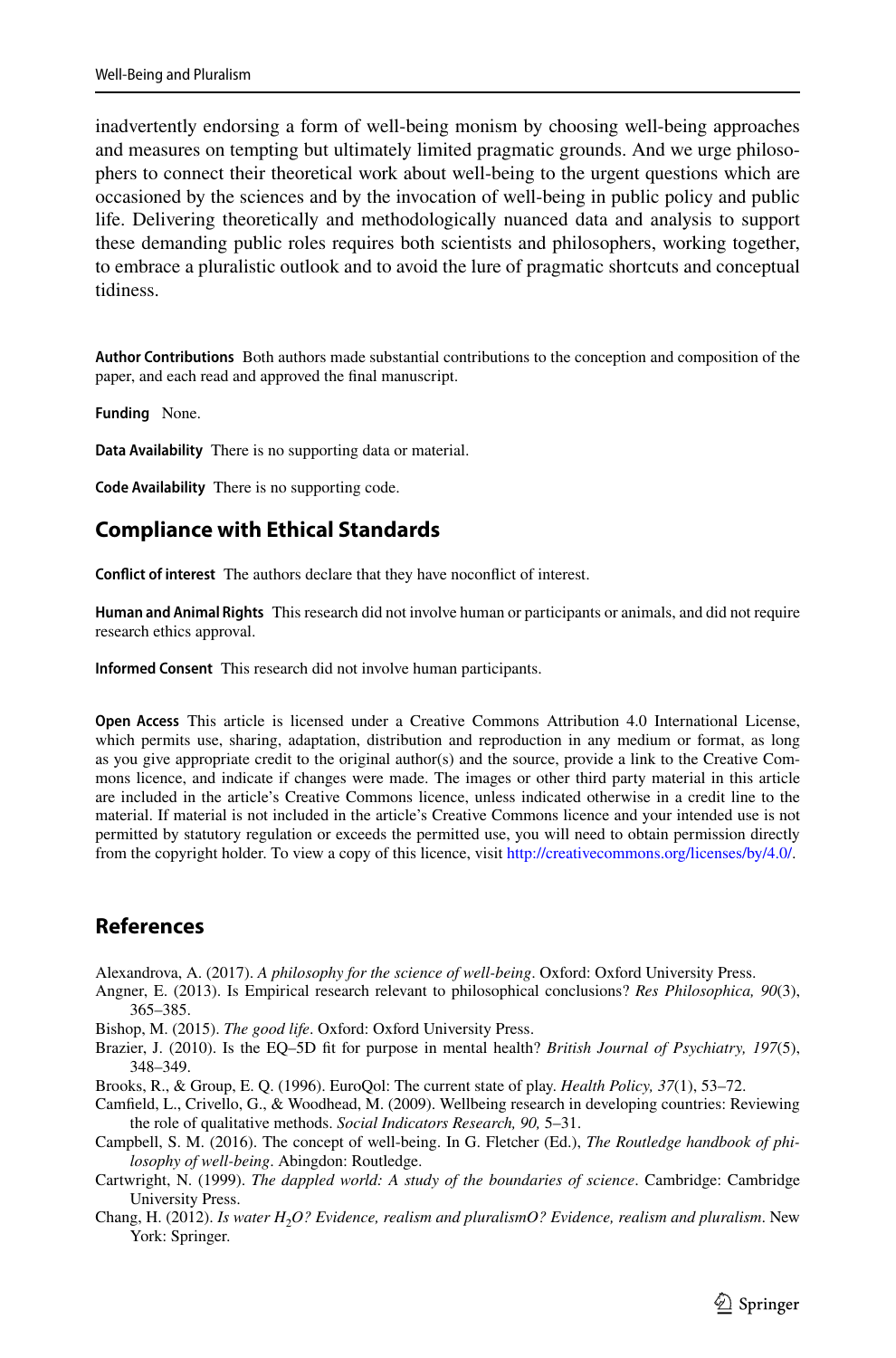- <span id="page-21-21"></span>Chang, H., & Cartwright, N. (2013). Measurement. In M. Curd & S. Psillos (Eds.), *The Routledge companion to philosophy of science*. Abingdon: Routledge.
- <span id="page-21-3"></span>Clark, A. E., Flèche, S., Layard, R., Powdthavee, N., & Ward, G. (2018). *The origins of happiness. The science of well-being over the life course*. Princeton University Press: Princeton.
- <span id="page-21-27"></span>Crisp, R. (2006). Hedonism reconsidered. *Philosophy and Phenomenological Research, 73*(3), 619–645.
- <span id="page-21-14"></span>Crisp, R. (2017). Well-being. In E. N. Zalta (Ed.), *The stanford encyclopedia of philosophy* (Fall 2017). California: Stanford University.
- <span id="page-21-17"></span>Crombie, A. C. (1995). Commitments and styles of european scientifc thinking. *History of Science, 33*(2), 225–238.
- <span id="page-21-28"></span>Darwall, S. (2002). *Welfare and rational care*. Princeton: Princeton University Press.
- <span id="page-21-6"></span>Deaton, A., & Stone, A. A. (2016). Understanding context efects for a measure of life evaluation: How responses matter. *Oxford Economic Papers, 68*(4), 861–870.
- <span id="page-21-1"></span>Diener, E., Lucas, R., Schimmack, U., & Helliwell, J. (2009). *Well-being for public policy*. Oxford: Oxford University Press.
- <span id="page-21-18"></span>Dupré, J. (1993). *The disorder of things: Metaphysical foundations of the disunity of science*. Cambridge, MA: Harvard University Press.
- <span id="page-21-12"></span>Feldman, F. (2002). The good life: A defense of attitudinal hedonism. *Philosophy and Phenomenological Research, 65*(3), 604–628.
- <span id="page-21-13"></span>Fletcher, G. (2013). A fresh start for the objective-list theory of well-being. *Utilitas, 25*(2), 206–220.
- <span id="page-21-29"></span>Fletcher, G. (2019). Against contextualism about prudential discourse. *The Philosophical Quarterly, 69,* 699–720.
- <span id="page-21-4"></span>Frijters, P., Clark, A. E., Krekel, C., & Layard, R. (2019). A happy choice: Wellbeing as the goal of government. IZA Institute of Labor Economics Discussion Paper 12720.
- <span id="page-21-7"></span>Graham, C. (2008). Happiness, Economics of. In P. Macmillan (Ed.), *The new palgrave dictionary of economics*. London: Palgrave MacMillan. [https://doi.org/10.1007/978-1-349-58802-2\\_701.](https://doi.org/10.1007/978-1-349-58802-2_701)
- <span id="page-21-10"></span>Grifn, J. (1988). *Well-being: Its meaning, measurement and moral importance*. Oxford: Clarendon Press.
- <span id="page-21-16"></span>Hawkins, J. (2019). Diversity of meaning and the value of a concept: Comments on Anna Alexandrova's A philosophy for the science of well-being. *Res Philosophica, 96*(4), 529–535.
- <span id="page-21-5"></span>Haybron, D. M. (2008). *The pursuit of unhappiness: The elusive psychology of well-being*. New York: Oxford University Press.
- <span id="page-21-26"></span>Illari, P. M. (2011). Mechanistic evidence: Disambiguating the Russo-Williamson thesis. *International Studies in the Philosophy of Science, 25*(2), 139–157.
- <span id="page-21-11"></span>Kagan, S. (1994). Me and my life. *Proceedings of the Aristotelian Society, 94*(1), 309–324.
- <span id="page-21-20"></span>Kellert, S. H., Longino, H. E., & Kenneth Waters, C. (Eds.). (2006). *Scientifc pluralism. Minnesota studies in the philosophy of science,* (Vol. 19). Minnesota: University of Minnesota Press.
- <span id="page-21-25"></span>Kneer, M. & Haybron D. M. (2020) Happiness and well-being: Is it all in your head? Evidence from the folk. Manuscript. [https://www.researchgate.net/publication/337494445\\_Happiness\\_and\\_Well-Being](https://www.researchgate.net/publication/337494445_Happiness_and_Well-Being_Is_It_All_in_Your_Head_Evidence_from_the_Folk) [\\_Is\\_It\\_All\\_in\\_Your\\_Head\\_Evidence\\_from\\_the\\_Folk](https://www.researchgate.net/publication/337494445_Happiness_and_Well-Being_Is_It_All_in_Your_Head_Evidence_from_the_Folk).
- <span id="page-21-2"></span>Layard, R. (2012). Why measure subjective well-being. *Organisation for Economic Cooperation and Development OECD Observer, 290,* 22–23.
- <span id="page-21-9"></span>Layard, R. (2019, October). Evaluating well-being in the policy toolkit. *Paper presented to Putting Wellbeing Metrics into Policy Action*. Paris: OECD. Retrieved June 5, 2020, from [https://www.oecd.org/](https://www.oecd.org/statistics/putting-well-being-metrics-into-policy-action.htm) [statistics/putting-well-being-metrics-into-policy-action.htm](https://www.oecd.org/statistics/putting-well-being-metrics-into-policy-action.htm).
- <span id="page-21-8"></span>Layard, R., Clark, A., De Neve, J. E., Krekel, C., Fancourt, D., Hey, N., & O'Donnell, G. (2020). When to release the lockdown: A wellbeing framework for analysing costs and benefts. *London School of Economics Centre for Economic Performance Occasional Paper 49*.
- <span id="page-21-19"></span>Longino, H. E. (Ed.). (1990). *Science as social knowledge: Values and objectivity in scientifc inquiry*. Princeton: Princeton University Press.
- <span id="page-21-30"></span>McClimans, L. M., & Browne, J. (2011). Choosing a patient-reported outcome measure. *Theoretical Medicine and Bioethics, 32,* 47–60.
- <span id="page-21-22"></span>Messick, S. (1995). Validity of psychological assessment: validation of inferences from persons' responses and performances as scientifc inquiry into score meaning. *American Psychologist, 50,* 741–749.

<span id="page-21-15"></span>Mitchell, Polly (2018). *The Construction of Well-Being*. Ph.D. Thesis. University College London.

- <span id="page-21-24"></span>Phillips, J., De Freitas, J., Mott, C., Gruber, J., & Knobe, J. (2017). True happiness: The role of morality in the folk concept of happiness. *Journal of Experimental Psychology: General, 146*(2), 165–181.
- <span id="page-21-23"></span>Phillips, J., Misenheimer, L., & Knobe, J. (2011). The ordinary concept of happiness (and others like it). *Emotion Review, 3*(3), 320–322.
- <span id="page-21-0"></span>Prinzing, M. M. (2020). Positive psychology is value-laden—it's time to embrace it. *The Journal of Positive Psychology*.<https://doi.org/10.1080/17439760.2020.1716049>